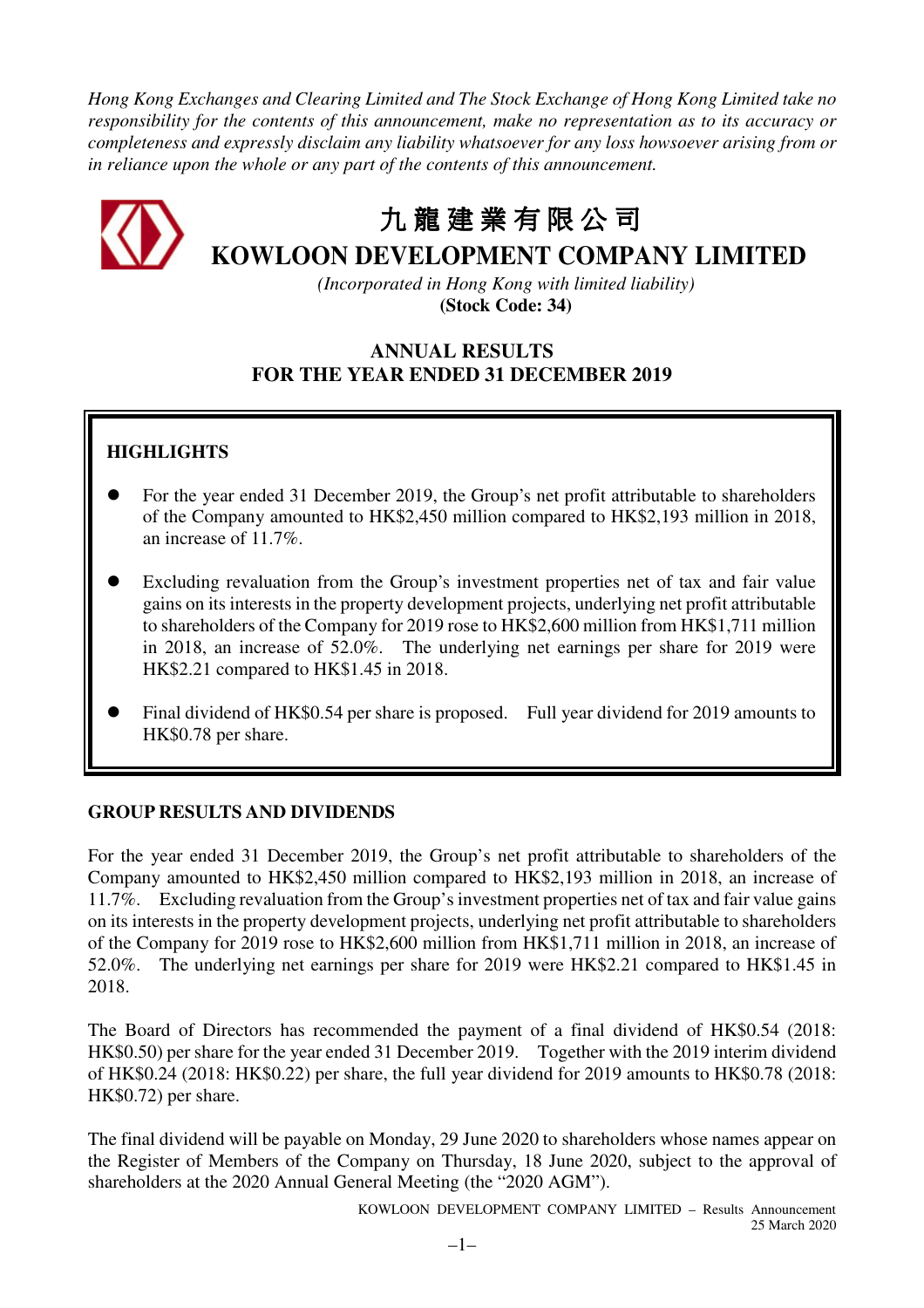### **MARKET OVERVIEW AND BUSINESS REVIEW**

In Hong Kong, the US-China trade dispute and social movement events have had adverse impacts on the economy. Therefore, more people started taking a wait-and-see approach in the middle of 2019, with overall residential prices reversing its upward trend and the total transaction volumes also recording considerable declines in the second half of 2019.

In Mainland China, the nationwide's overall residential property prices inflation remained stable in 2019. However, the performance varied across cities, with the prices rising in the cities with strong demand and declining in the cities with weak demand.

In Macau, the overall residential prices remained relatively stable in 2019 while the total transaction volumes fell considerably compared with that of 2018.

### *Development Property Sales*

In Hong Kong, the Group's two wholly-owned residential development projects in Hung Hom and Lei Yue Mun, namely Upper East and One East Coast, respectively were completed and delivered to buyers during 2019. Almost all residential units at Upper East and around 90% of residential units at One East Coast were sold as of 31 December 2019, with sale proceeds from the respective development projects being recognised for the year under review.

In Mainland China, there was only a small portion of sales being recognised for the year under review.

In Macau, the Group received satisfactory income distributions for its interest in the La Marina development project for the year ended 31 December 2019.

### *Property Development*

As of 31 December 2019, the Group's landbank for development amounted to approximately 3.5 million sq m of attributable GFA. The Group's major property projects under planning and development are set out as follows:

| <b>Property</b><br>Project | District/City                        | <b>Usage</b>                | Approx.<br>Total<br><b>Site Area</b><br>$(sq \, \text{m})$ | Approx.<br>Total<br><b>GFA</b><br>$(sq \, \text{m})$ | Approx.<br>Total<br><b>GFA</b><br>Booked <sup>*</sup><br>$(sq \, m)$ | Group's<br><b>Interest</b> | <b>Status</b>                                   | <b>Expected Date</b><br>of Completion |
|----------------------------|--------------------------------------|-----------------------------|------------------------------------------------------------|------------------------------------------------------|----------------------------------------------------------------------|----------------------------|-------------------------------------------------|---------------------------------------|
| <b>Hong Kong</b>           |                                      |                             |                                                            |                                                      |                                                                      |                            |                                                 |                                       |
| 63 Pokfulam®               | Sai Ying Pun,<br>Hong Kong           | Residential &<br>retail     | 1,388                                                      | 12,190                                               |                                                                      | 100%                       | Applied for<br>issuance of<br>Occupation Permit | First quarter<br>2020                 |
| Tseung Kwan<br>$\Omega$    | Tseung Kwan<br>O, New<br>Territories | Residential                 | 9,635                                                      | 48,200                                               |                                                                      | 100%                       | Superstructure works<br>in progress             | End-2021/<br>Early-2022               |
| Clear Water<br>Bay Road    | Ngau Chi<br>Wan,<br>Kowloon          | Residential &<br>commercial | 19,335                                                     | 196.400                                              |                                                                      | 100%                       | Land premium<br>negotiation<br>in progress      | To be<br>determined                   |

### *Major Property Projects under Planning and Development*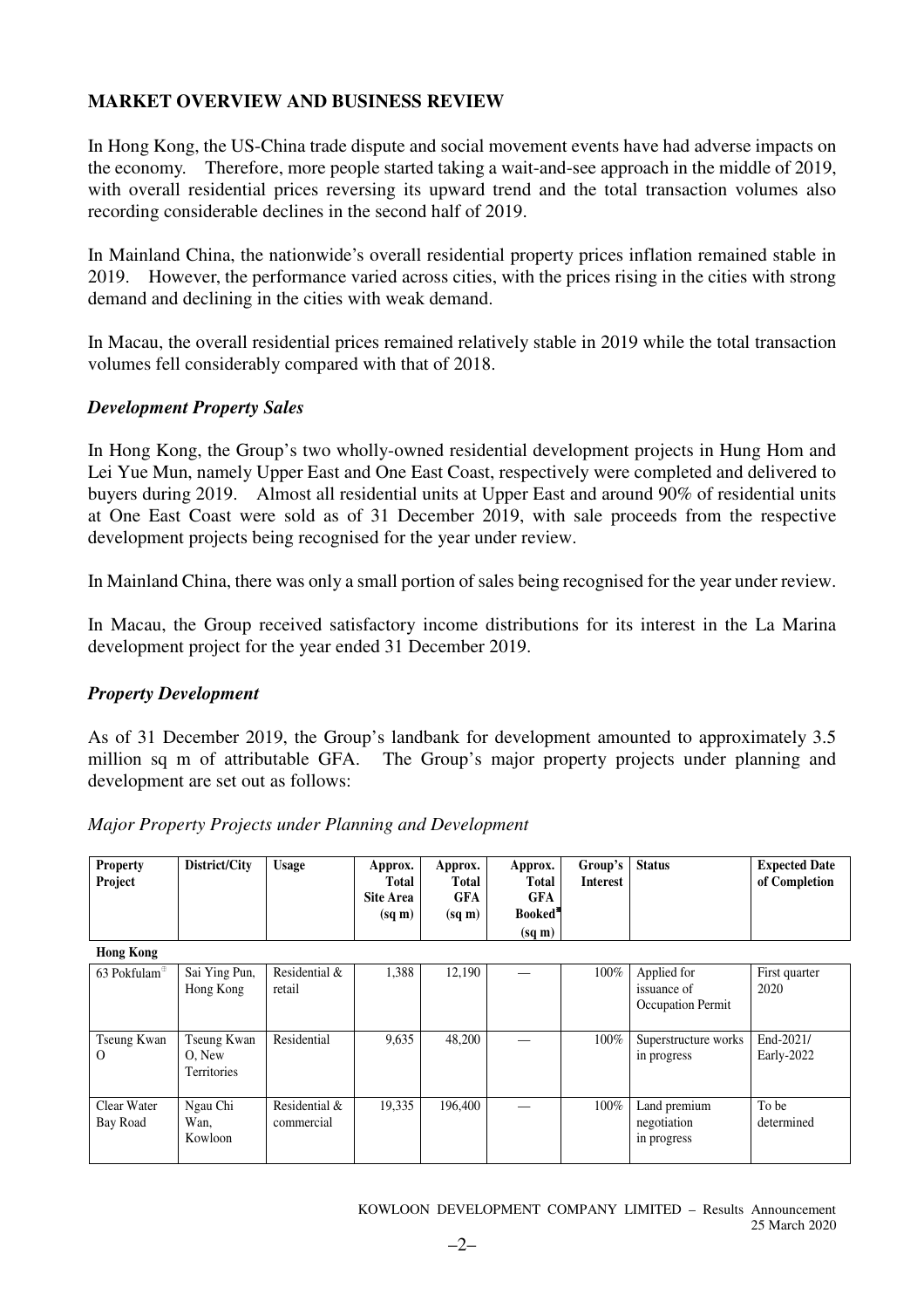## *Major Property Projects under Planning and Development (continued)*

| <b>Property</b><br>Project                        | District/City                        | <b>Usage</b>                | Approx.<br><b>Total</b><br><b>Site Area</b><br>$(sq \, \text{m})$ | Approx.<br><b>Total</b><br><b>GFA</b><br>$(sq \, m)$ | Approx.<br><b>Total</b><br><b>GFA</b><br>Booked <sup>®</sup><br>$(sq \, \text{m})$ | Group's<br><b>Interest</b> | <b>Status</b>                                                                                                                                 | <b>Expected Date</b><br>of Completion             |
|---------------------------------------------------|--------------------------------------|-----------------------------|-------------------------------------------------------------------|------------------------------------------------------|------------------------------------------------------------------------------------|----------------------------|-----------------------------------------------------------------------------------------------------------------------------------------------|---------------------------------------------------|
| <b>Mainland China</b>                             |                                      |                             |                                                                   |                                                      |                                                                                    |                            |                                                                                                                                               |                                                   |
| Le Cove City<br>(Shenyang)<br>江灣城<br>(瀋陽)         | Hun Nan Xin<br>District,<br>Shenyang | Residential &<br>commercial | 165,303                                                           | 712,000                                              | 364,899                                                                            | 100%                       | Planning works<br>for Phase 5<br>in progress                                                                                                  | Phase 5<br>2023                                   |
| The Gardenia<br>(Shenyang)<br>翠堤灣<br>(瀋陽)         | Shenhe<br>District.<br>Shenyang      | Residential &<br>commercial | 1,100,000                                                         | 2,000,000                                            | 544,814                                                                            | 100%                       | Modification for<br>subsequent<br>development plan<br>in progress;<br>construction works<br>for Phase 3A<br>(South Block)<br>to commence soon | Phase 3A<br>(South Block)<br>2021/2022            |
| Le Cove<br>Garden<br>(Huizhou)<br>江灣南岸花園<br>(惠州)# | Huicheng<br>District,<br>Huizhou     | Residential &<br>commercial | 146,056                                                           | 519,900                                              | 244,598                                                                            | 60%                        | Construction works<br>for Phase 2<br>in progress                                                                                              | Phase 2<br>2021;<br>Phase 3<br>2023               |
| The Lake<br>(Foshan)<br>山語湖<br>(佛山)               | Nanhai<br>District,<br>Foshan        | Residential &<br>commercial | 4,020,743                                                         | 1,600,000                                            | 849,051                                                                            | 50%                        | Planning application<br>for Phase 3<br>development<br>approved and<br>construction works<br>just commenced                                    | Phase 3<br>2022                                   |
| Le Cove City<br>(Wuxi)<br>江灣城<br>(無錫)             | Chong An<br>District,<br>Wuxi        | Residential &<br>commercial | 68,833                                                            | 365,000                                              | 110,510                                                                            | 100%                       | Foundation works<br>for Phase 3 and<br>Phase 4<br>in progress                                                                                 | Phase 3 and<br>Phase 4<br>2023                    |
| City Plaza<br>(Tianjin)<br>城市廣場<br>(天津)           | Hedong<br>District,<br>Tianjin       | Residential &<br>commercial | 135,540                                                           | 850,000                                              | 239,873                                                                            | 49%                        | Planning for<br>Phase 3B<br>approved and<br>construction works<br>to commence soon                                                            | Phase 3A<br>2023;<br>Phase 3B<br>to be determined |
| Shanghai<br>(Shanghai)                            | Yangpu<br>District,<br>Shanghai      | Residential &<br>commercial | 21,427                                                            | $113,600^{\circ}$                                    |                                                                                    | $100\%$                    | Site clearance<br>in progress                                                                                                                 | 2023/2024                                         |
| Zhongshan<br>(Zhongshan)                          | South District,<br>Zhongshan         | Residential &<br>commercial | 234,802                                                           | 587,000                                              |                                                                                    | 35.4%                      | Site clearance<br>completed;<br>application works for<br>building plan and<br>relevant construction<br>approvals<br>in progress               | $2021 - 2025$                                     |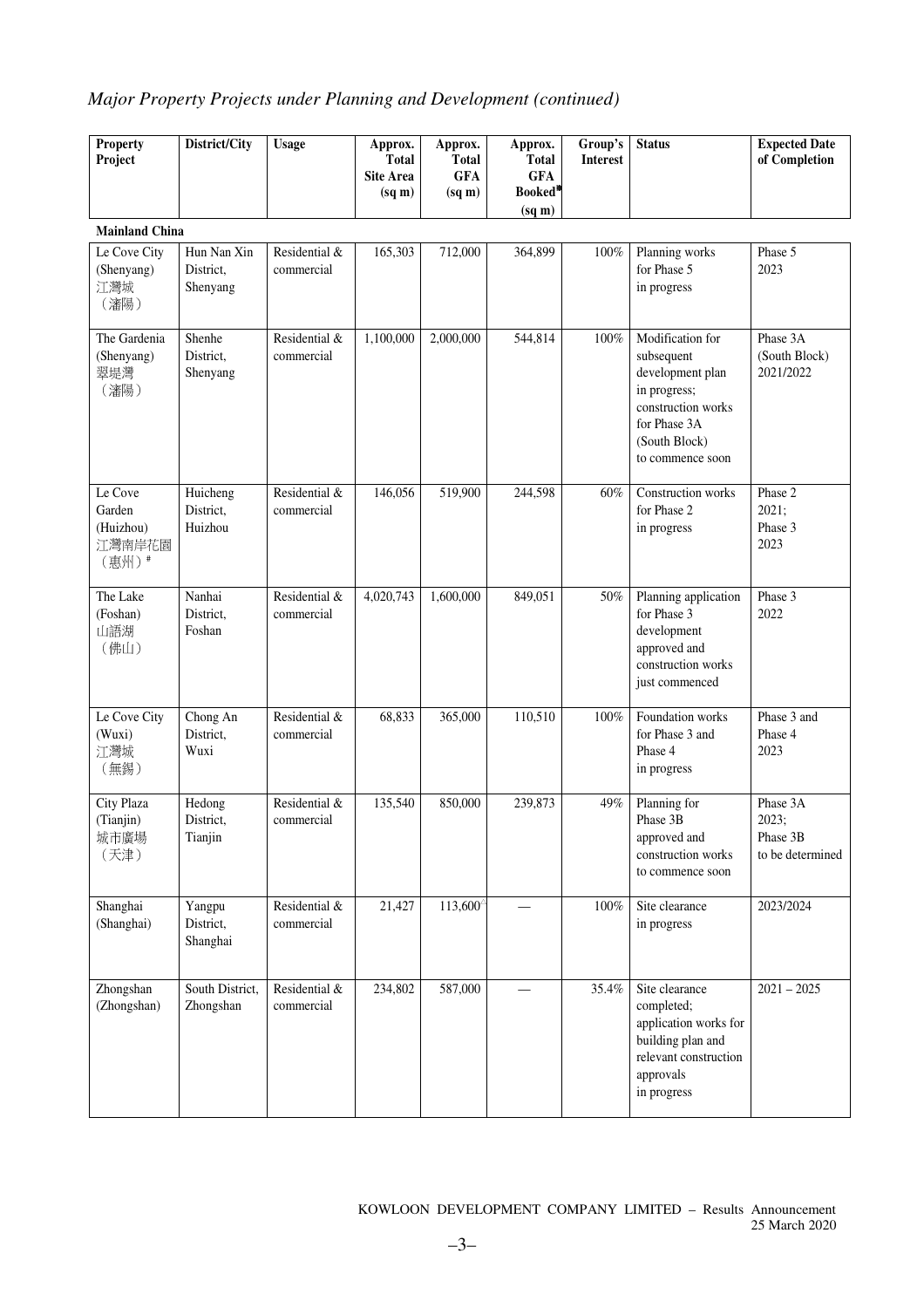### *Major Property Projects under Planning and Development (continued)*

| <b>Property</b><br>Project | District/City                    | <b>Usage</b>         | Approx.<br><b>Total Site</b><br>Area<br>$(sq \, \text{m})$ | Approx.<br>Total<br>GFA<br>$(sq \, \text{m})$ | Approx.<br><b>Total</b><br><b>GFA</b><br>Booked <sup>*</sup><br>$(sq \, \text{m})$ | Group's<br><b>Interest</b> | <b>Status</b> | <b>Expected Date</b><br>of Completion |
|----------------------------|----------------------------------|----------------------|------------------------------------------------------------|-----------------------------------------------|------------------------------------------------------------------------------------|----------------------------|---------------|---------------------------------------|
| Mainland China (continued) |                                  |                      |                                                            |                                               |                                                                                    |                            |               |                                       |
| Zhuhai<br>$(Zhuhai)^{\pi}$ | Xiangzhou<br>District,<br>Zhuhai | Commercial<br>office | 43,656                                                     | 179,000                                       |                                                                                    |                            |               |                                       |

※ Approx. total GFA booked and recognised in the financial statements.

<sup>⊕</sup> Obtained the Occupation Permit on 6 February 2020.

# The development of this project is under the co-investment agreement with Polytec Holdings International Limited.

 $\triangle$  Including underground GFA of approximately 39,035 sq m.

\* As announced on 6 January 2020, the acquisition of this project was terminated as one of the conditions precedent to the sale and purchase agreement was not satisfied.

Note: A property project in Hong Kong, namely One East Coast, was completed during the year under review.

### *Property Investment in Hong Kong*

Gross rental income generated from the Group's property investment portfolio in Hong Kong for 2019 rose slightly to HK\$357 million from HK\$350 million in 2018, an increase of 2%. Gross rental income generated from the Pioneer Centre, the Group's wholly-owned flagship and core investment property in Hong Kong, for 2019 rose slightly to HK\$306 million from HK\$303 million, an increase of 1% over 2018. Overall occupancy rate for the Group's property investment portfolio remained high at over 95% as of 31 December 2019.

### *Other Businesses through Polytec Asset Holdings Limited ("Polytec Asset"), a 70.8%-owned listed subsidiary of the Company*

The Group's exposures to the property investment in Macau, the oil business, the ice manufacturing and cold storage business and the financial investment business are through Polytec Asset. Their respective operational results are as follows:

#### -**Property Investment in Macau**

For the year ended 31 December 2019, Polytec Asset's share of gross rental income generated from the joint venture's investment properties rose to approximately HK\$84 million, an increase of 2.4% over 2018. The rental income was mainly generated from The Macau Square, Polytec Asset's 50%-owned investment property, with its share of total rental income of the property rising by HK\$1 million to approximately HK\$77 million in 2019.

### ■ Oil

The oil segment recorded a loss after tax of HK\$285 million for the year ended 31 December 2019 compared to a loss of HK\$15.9 million in 2018. The increase in the loss was mainly due to an impairment loss of HK\$270 million made for Polytec Asset's oil production and exploitation assets in Kazakhstan (with the change in its related tax being included) for the year under review. Management is of the view that the above impairment is based on the assessment of the prevailing oil market and its development plan.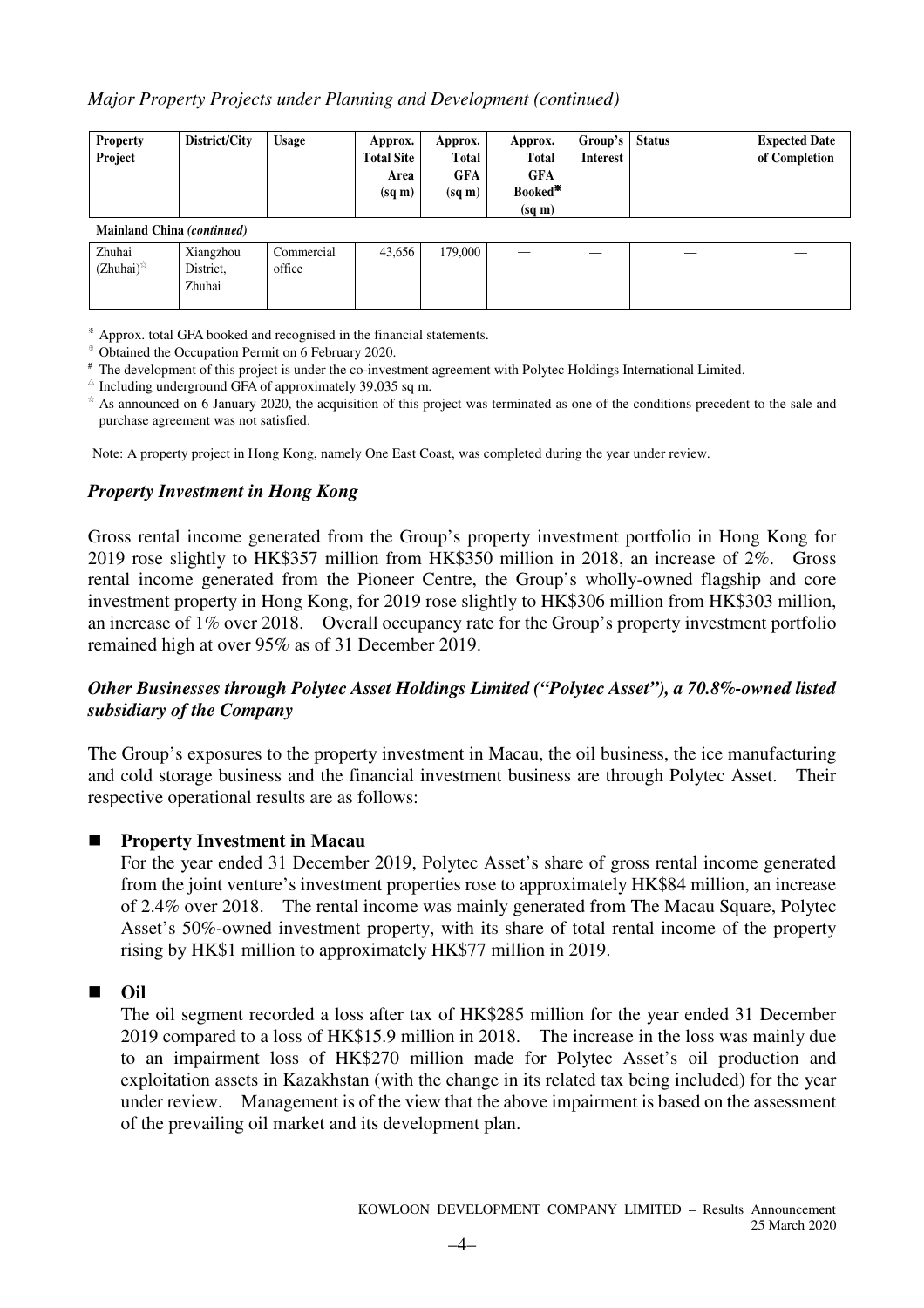#### -**Ice Manufacturing and Cold Storage**

Total operating profit for the combined ice manufacturing and cold storage segment amounted to HK\$25.2 million in 2019, a decrease of 1% over 2018 due to weakening demand.

### - **Financial Investment**

Polytec Asset commenced its engagement in financial investment activities in August 2019, with total net income of HK\$7.6 million from its fixed-income (bonds) and equity (blue-chip stocks) investments being recorded for the year ended 31 December 2019.

### **PROSPECTS**

The economic outlook for Hong Kong started to deteriorate at the beginning of 2020, with people generally showing less enthusiasm on home purchases. As a result, the residential transaction volumes recorded a considerable decline in the first two months of 2020. The Group has obtained the Occupation Permit for 63 Pokfulam, its major development project in Pok Fu Lam Road, and so far over 95% of residential units have been presold. The handover of the presold units at 63 Pokfulam to buyers is expected to start in the middle of 2020 and its related sale proceeds will be recognised during 2020. The foundation works for the Group's another major development project in Tseung Kwan O were completed and the superstructure works have been commenced. The Group intends to develop this site into two high-rise residential towers with over 1,500 residential units, covering a total gross floor area of approximately 48,000 sq m. The project completion and the obtaining of Occupation Permit are expected at the end of 2021. In addition, rental income from the Group's investment properties in Hong Kong is expected to be adversely affected by the coronavirus pandemic.

In Mainland China, the relocation works of the Group's Shanghai redevelopment project were completed and the demolishing works and overall planning are in progress. There would be only a small portion of sale proceeds from the Group's development projects to be recognised in 2020 and therefore the contribution to the Group's results would be limited.

The outlook for the major development projects and businesses through Polytec Asset, a 70.8% owned listed subsidiary of the Company, is set out below:

- - The basic infrastructure works for the Zhongshan property development project have been commenced. The overall planning and design for the project by a professional design house is well underway.
- - In anticipation of deteriorating global economic prospects, the Brent crude oil price has recently plummeted. If the Brent oil price does not rebound significantly, Polytec Asset will have to fully write off its oil assets in Kazakhstan in 2020 and will consider closing down the business. The current net book value of the oil assets is approximately HK\$66.7 million, representing only less than 0.5% of Polytec Asset's net asset value and hence the impact of the write-off would be insignificant.
- - Polytec Asset's rental income from the investment properties in Macau and its ice manufacturing and cold storage business in Hong Kong are also expected to be adversely affected by the coronavirus.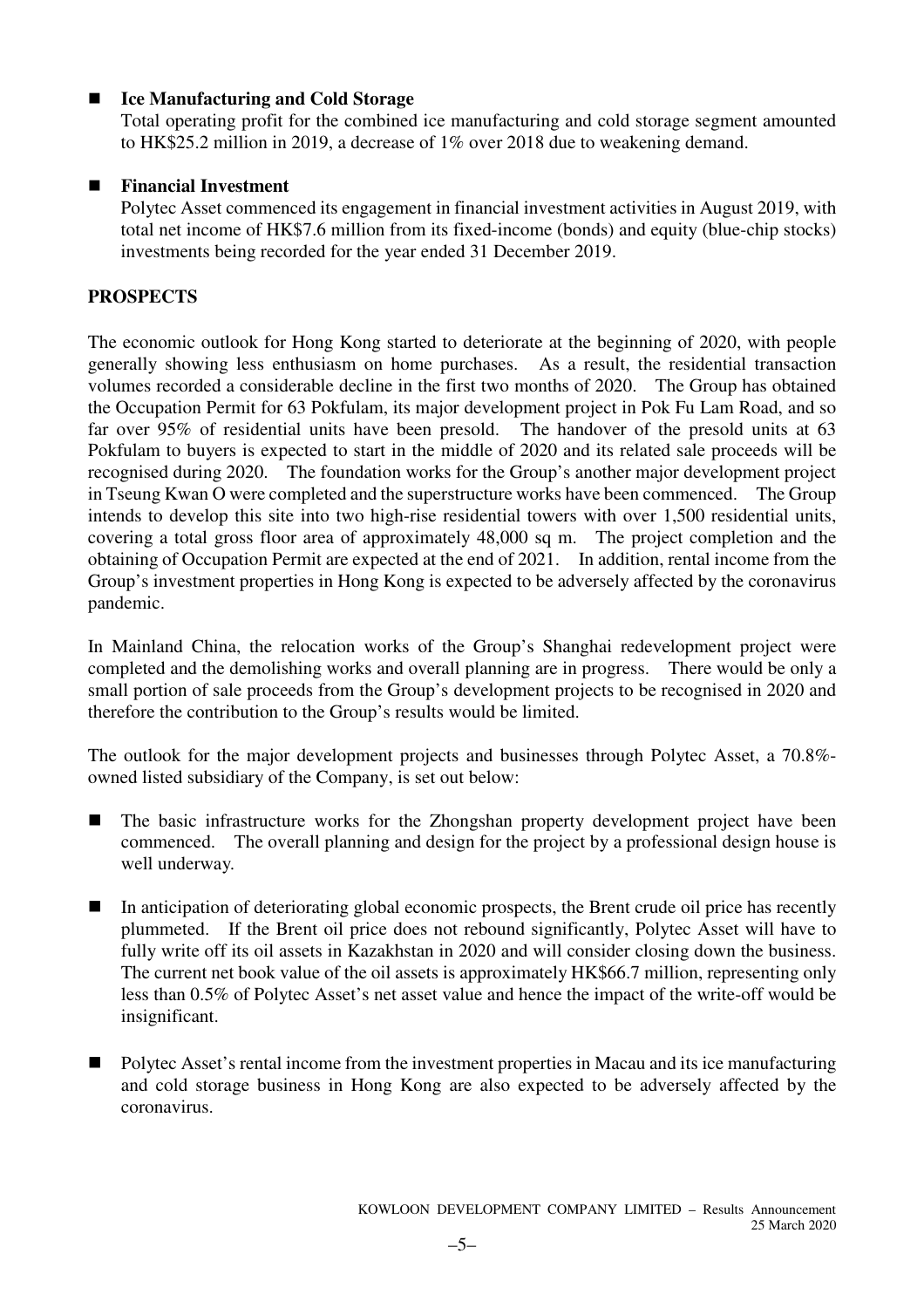■ La Marina, Polytec Asset's important development project in Macau, was still well received by the market and the sales of its residential units for the year under review remained satisfactory due to its excellent quality and design. The income to be received from Polytec Asset's interest in this development project is expected to make a certain contribution to the Group's results in the coming one to two years.

As the Group has endeavoured to deliver best quality products to its buyers for years, its relentless efforts have recently been recognised by the market again, with Phase 2 of Le Cove Garden in Guangdong, Huizhou being awarded "Certificate of Green Building Design Label" from Huizhou Green Building and Energy Conservation Association in January 2020. Indeed, Upper East, the Group's newly completed development project in Hung Hom, Hong Kong, was being awarded "Certificate of Five Stars Residency for the Year 2019" in June 2019 by the Hong Kong Professional Building Inspection Academy as stated in the Company's Interim Report for 2019.

Looking ahead to the rest of 2020, the Greater China region and the rest of the world by turns have been hit hard by the outbreak of the coronavirus, with unprecedented suspension of some economic activities across countries and also having caused extraordinarily high volatility in the global financial markets. This has significantly disrupted normal economic growth around the world and the impacts of the outbreak on the world economic prospects are expected to be severe, with the unemployment rates across countries likely rising considerably. It will definitely pose further challenge to the Group. However, the Group will continue to explore investment opportunities in the Greater China region aiming to create favourable conditions for sustainable growth for the Group. In addition, the Group intends to start engaging in financial investment activities at an appropriate time and will focus on fixed income investments, allowing more flexibility in utilising its existing resources and by taking prudent approach, providing diversified sources of income to the Group.

I would like to express my sincere gratitude to my fellow Directors for their strong support, and to all of our staff for their dedication to serving the Group.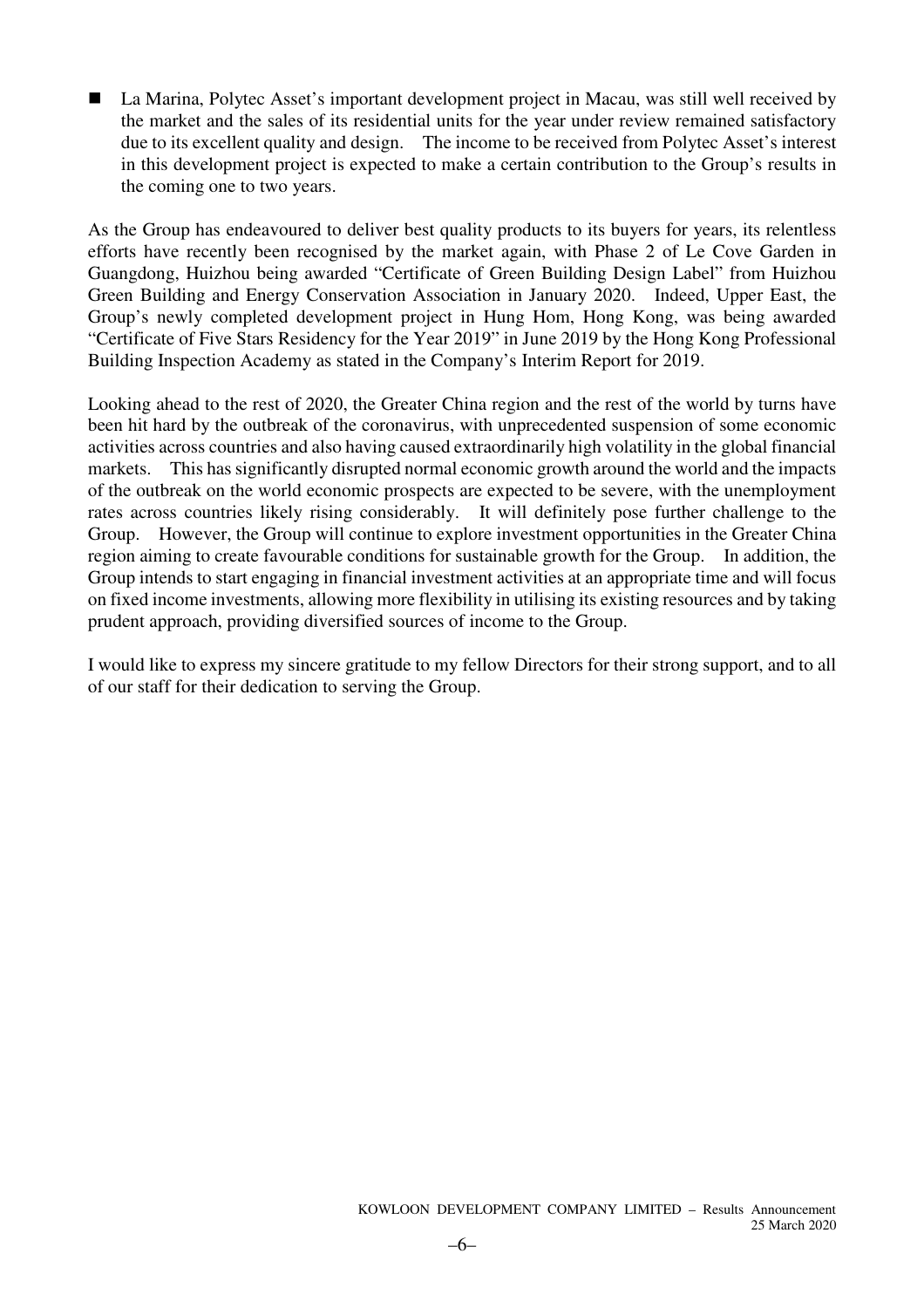### **CONSOLIDATED RESULTS**

The consolidated results of the Group for the year ended 31 December 2019 together with the comparative figures of 2018 are as follows:

### **Consolidated Income Statement**

*for the year ended 31 December 2019* 

|                                                         |                | 2019            | 2018            |
|---------------------------------------------------------|----------------|-----------------|-----------------|
|                                                         | <b>Note</b>    | <b>HK\$'000</b> | <b>HK\$'000</b> |
| <b>Revenue</b>                                          | $\mathfrak{Z}$ | 11,623,523      | 2,842,434       |
| Cost of sales                                           |                | (6,584,074)     | (422,160)       |
| Other revenue                                           |                | 50,894          | 33,605          |
| Other net (expenses)/income                             | $\overline{4}$ | (348, 896)      | 987             |
| Depreciation and amortisation                           |                | (26, 037)       | (15, 417)       |
| <b>Staff</b> costs                                      |                | (355,360)       | (217, 482)      |
| Selling, marketing and distribution expenses            |                | (530, 643)      | (148, 729)      |
| Impairment of oil production and exploitation assets    | 5              | (231,573)       |                 |
| Other operating expenses                                |                | (84,717)        | (74, 857)       |
| Fair value changes on investment properties             |                | (299, 047)      | 360,389         |
| Fair value changes on interests in property development |                | 215,569         | 174,500         |
| <b>Profit from operations</b>                           |                | 3,429,639       | 2,533,270       |
| Finance costs                                           | 6              | (290, 496)      | (210, 544)      |
| Share of profits of associated companies                |                | 10,203          | 57,552          |
| Share of profits of joint ventures                      |                | 23,434          | 343,627         |
| <b>Profit before taxation</b>                           | $\mathcal{I}$  | 3,172,780       | 2,723,905       |
| Income tax                                              | 8              | (510, 804)      | (72, 033)       |
| Profit for the year                                     |                | 2,661,976       | 2,651,872       |
| <b>Attributable to:</b>                                 |                |                 |                 |
| Shareholders of the Company                             |                | 2,449,733       | 2,193,309       |
| Non-controlling interests                               |                | 212,243         | 458,563         |
| Profit for the year                                     |                | 2,661,976       | 2,651,872       |
| Earnings per share - Basic and diluted                  | 9              | <b>HK\$2.08</b> | HK\$1.86        |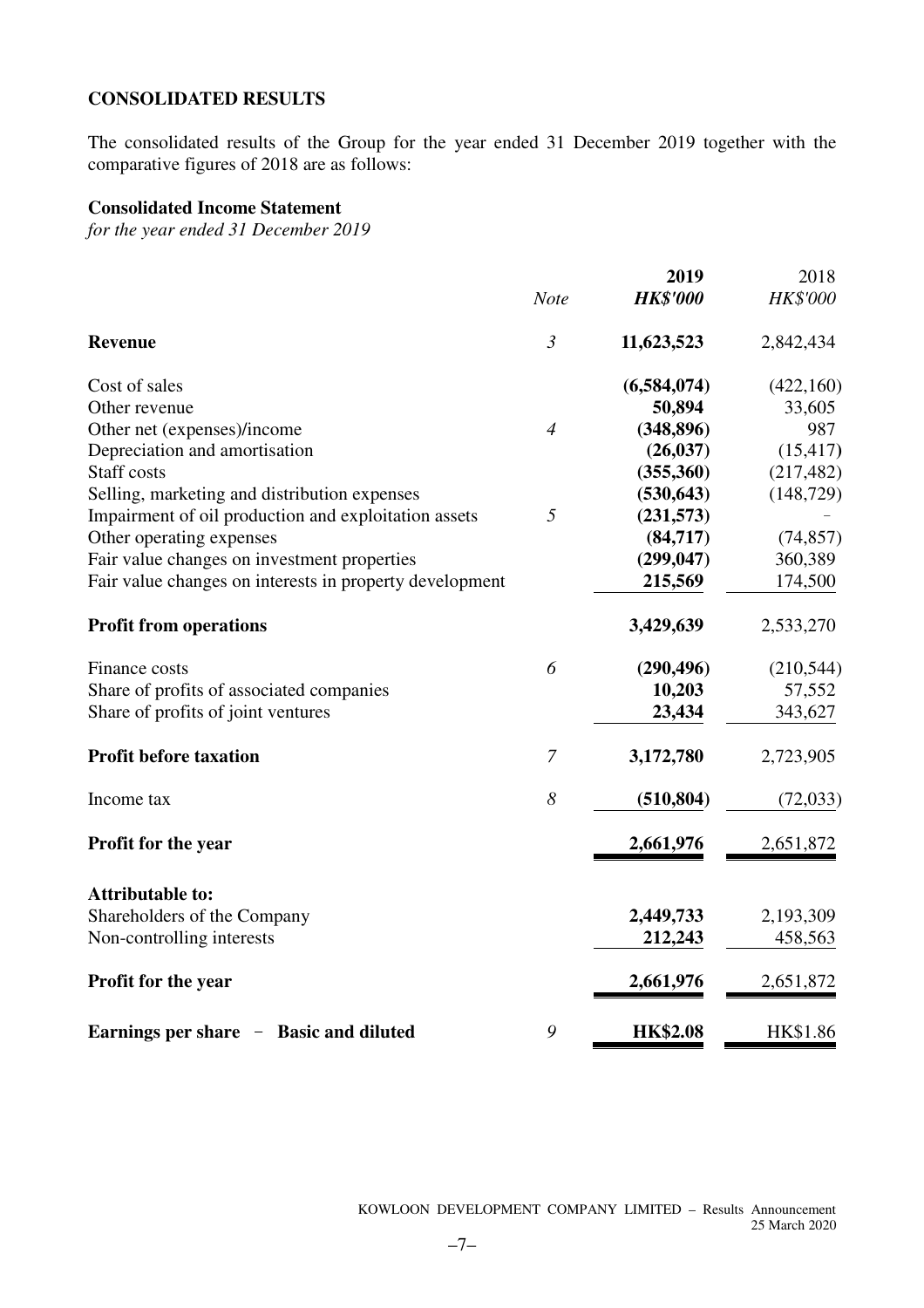## **Consolidated Statement of Comprehensive Income**

*for the year ended 31 December 2019* 

|                                                                                                  | 2019<br><b>HK\$'000</b> | 2018<br>HK\$'000     |
|--------------------------------------------------------------------------------------------------|-------------------------|----------------------|
| Profit for the year                                                                              | 2,661,976               | 2,651,872            |
| Other comprehensive income for the year                                                          |                         |                      |
| Items that may be reclassified subsequently to profit or loss:                                   |                         |                      |
| Exchange differences on translation of financial statements of<br>subsidiaries outside Hong Kong | (93, 274)               | (161, 100)           |
| Share of other comprehensive income of joint ventures and<br>associated companies                | (103, 546)              | (165,518)            |
|                                                                                                  | (196, 820)              | (326, 618)           |
| Total comprehensive income for the year                                                          | 2,465,156               | 2,325,254            |
| <b>Attributable to:</b>                                                                          |                         |                      |
| Shareholders of the Company<br>Non-controlling interests                                         | 2,262,724<br>202,432    | 1,867,966<br>457,288 |
| Total comprehensive income for the year                                                          | 2,465,156               | 2,325,254            |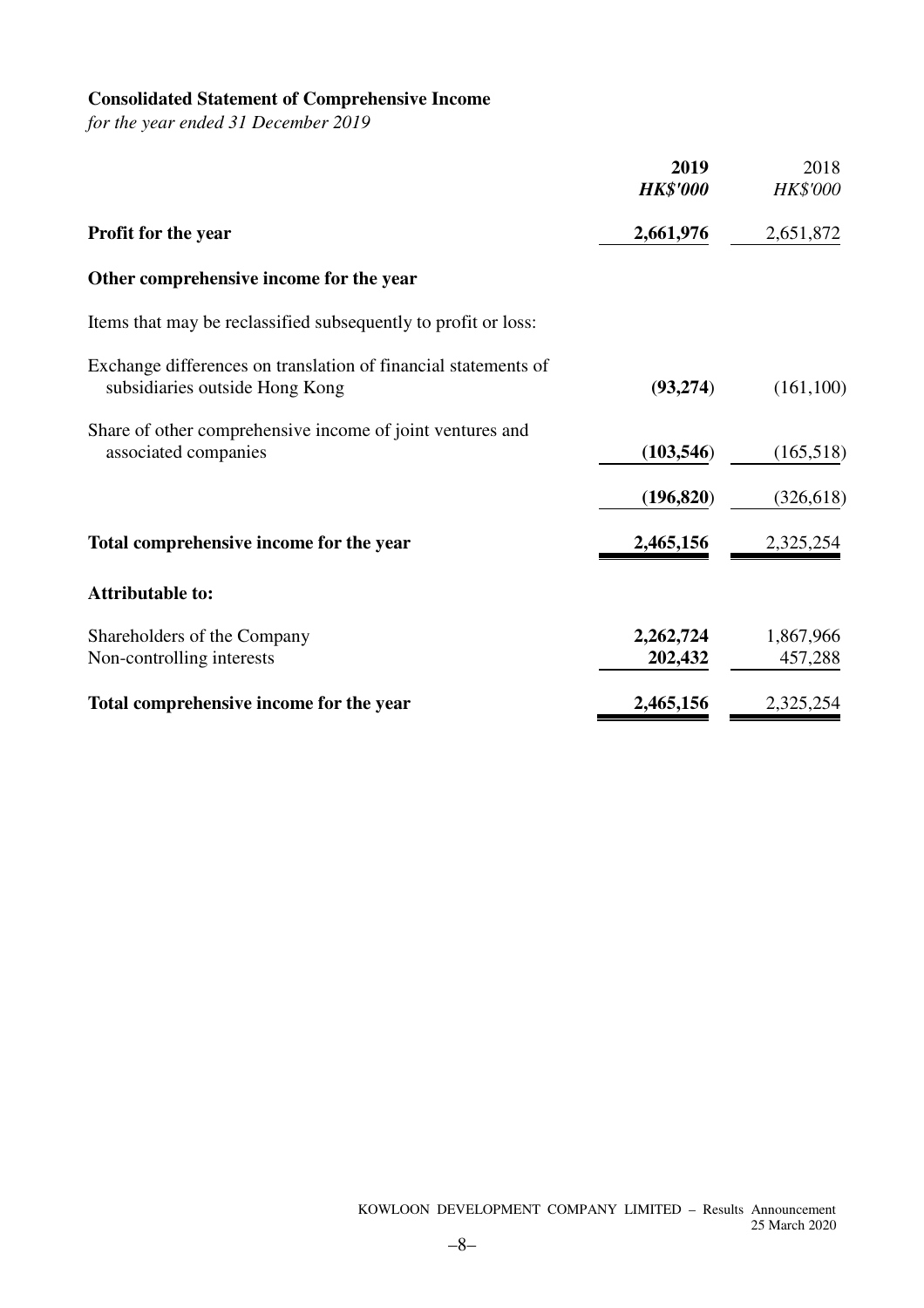### **Consolidated Statement of Financial Position**

*At 31 December 2019* 

|                                    |               | 2019            |                 | 2018       |            |
|------------------------------------|---------------|-----------------|-----------------|------------|------------|
|                                    | <b>Note</b>   | <b>HK\$'000</b> | <b>HK\$'000</b> | HK\$'000   | HK\$'000   |
| <b>Non-current assets</b>          |               |                 |                 |            |            |
| Investment properties              |               |                 | 10,424,950      |            | 10,607,850 |
| Property, plant and equipment      | 5             |                 | 564,528         |            | 767,118    |
| Oil exploitation assets            | 5             |                 | 6,001           |            | 27,516     |
| Interests in property development  | 11            |                 | 12,606,030      |            | 12,966,296 |
| Interest in joint ventures         |               |                 | 4,621,186       |            | 4,533,371  |
| Interest in associated companies   |               |                 | 1,506,604       |            | 1,680,459  |
| Other financial assets             |               |                 | 161,050         |            |            |
| Trade and other receivables        | 12            |                 | 98,280          |            |            |
| Loans and advances                 | 12            |                 | 484,891         |            | 818,470    |
| Deferred tax assets                |               |                 | 53,523          |            | 125,794    |
|                                    |               |                 | 30,527,043      |            | 31,526,874 |
| <b>Current assets</b>              |               |                 |                 |            |            |
| Inventories                        |               | 14,757,745      |                 | 20,015,325 |            |
| Interests in property development  | $\mathcal{I}$ | 1,447,493       |                 | 871,658    |            |
| Trade and other receivables        | 12            | 1,277,302       |                 | 1,130,952  |            |
| Loans and advances                 | 12            | 16,220          |                 | 25,014     |            |
| Other financial assets             |               | 15,418          |                 |            |            |
| Amounts due from related companies |               | 500,000         |                 | 1,480,000  |            |
| Amounts due from joint ventures    |               | 316,005         |                 | 301,926    |            |
| Pledged bank deposits              |               | 15,000          |                 | 1,042,161  |            |
| Cash and bank balances             |               | 3,259,366       |                 | 1,068,348  |            |
|                                    |               | 21,604,549      |                 | 25,935,384 |            |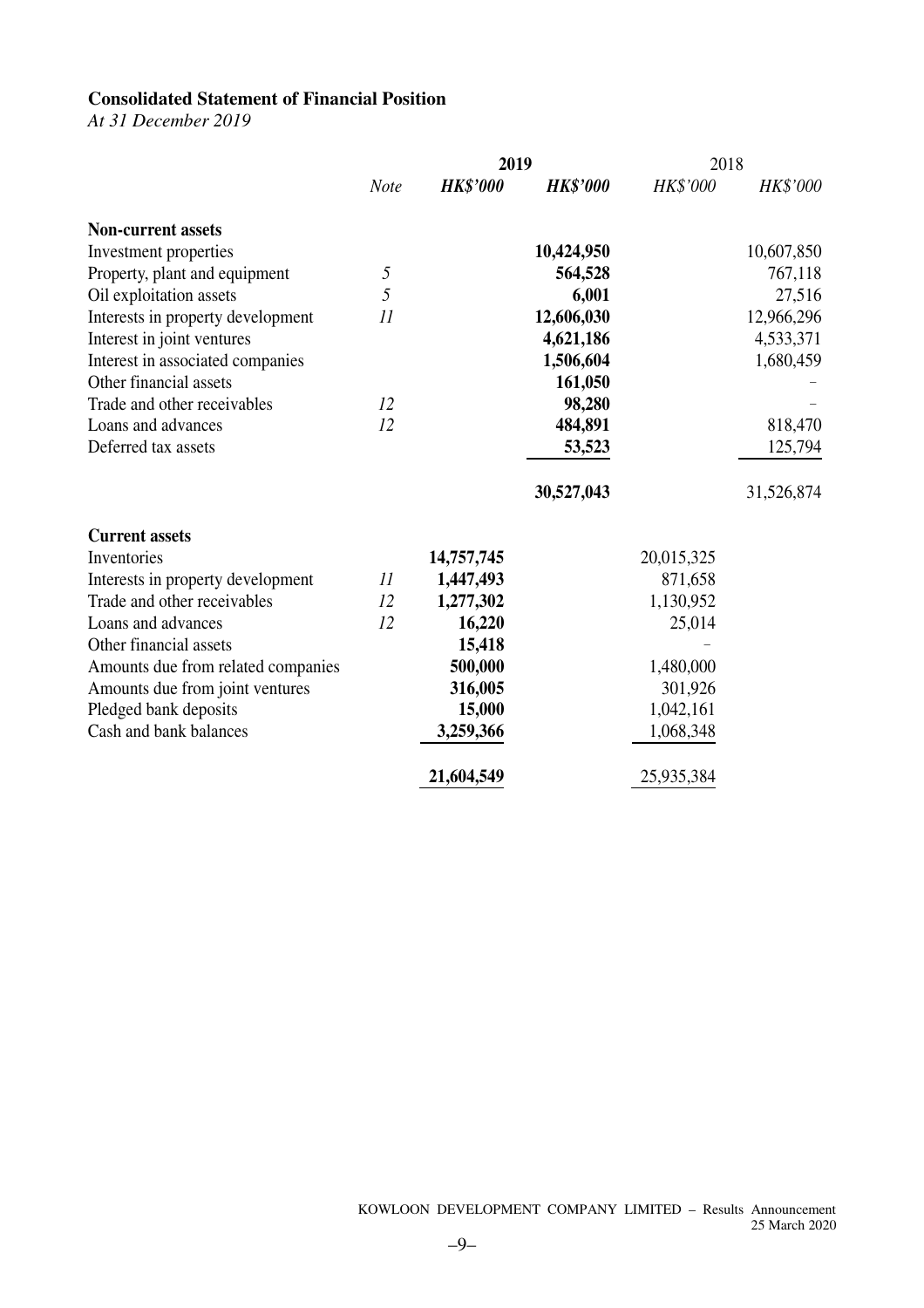### **Consolidated Statement of Financial Position** *(continued)*

*At 31 December 2019* 

|                                              |             | 2019            |                 |            | 2018        |  |  |
|----------------------------------------------|-------------|-----------------|-----------------|------------|-------------|--|--|
|                                              | <b>Note</b> | <b>HK\$'000</b> | <b>HK\$'000</b> | HK\$'000   | HK\$'000    |  |  |
| <b>Current liabilities</b>                   |             |                 |                 |            |             |  |  |
| Trade and other payables                     | 13          | 4,059,060       |                 | 6,401,167  |             |  |  |
| Amount due to a joint venture                |             | 470,542         |                 | 709,312    |             |  |  |
| Loan from an associated company              |             | 44,229          |                 | 45,218     |             |  |  |
| <b>Bank</b> loans                            |             | 1,526,686       |                 | 6,825,941  |             |  |  |
| Current taxation                             |             | 683,910         |                 | 176,819    |             |  |  |
|                                              |             | 6,784,427       |                 | 14,158,457 |             |  |  |
| Net current assets                           |             |                 | 14,820,122      |            | 11,776,927  |  |  |
| <b>Total assets less current liabilities</b> |             |                 | 45,347,165      |            | 43,303,801  |  |  |
| <b>Non-current liabilities</b>               |             |                 |                 |            |             |  |  |
| Loans from related companies                 |             | 3,972,379       |                 | 4,274,519  |             |  |  |
| <b>Bank</b> loans                            |             | 9,433,422       |                 | 8,455,488  |             |  |  |
| Other payables                               |             | 17,688          |                 | 17,450     |             |  |  |
| Deferred tax liabilities                     |             | 602,328         |                 | 730,970    |             |  |  |
|                                              |             |                 | 14,025,817      |            | 13,478,427  |  |  |
| <b>NET ASSETS</b>                            |             |                 | 31, 321, 348    |            | 29,825,374  |  |  |
| <b>Capital and reserves</b>                  |             |                 |                 |            |             |  |  |
| Share capital                                |             |                 | 8,636,490       |            | 8,636,490   |  |  |
| Reserves                                     |             |                 | 18,431,717      |            | 17,039,701  |  |  |
| Total equity attributable to the             |             |                 |                 |            |             |  |  |
| shareholders of the Company                  |             |                 | 27,068,207      |            | 25,676,191  |  |  |
| Non-controlling interests                    |             |                 | 4,253,141       |            | 4, 149, 183 |  |  |
| <b>TOTAL EQUITY</b>                          |             |                 | 31, 321, 348    |            | 29,825,374  |  |  |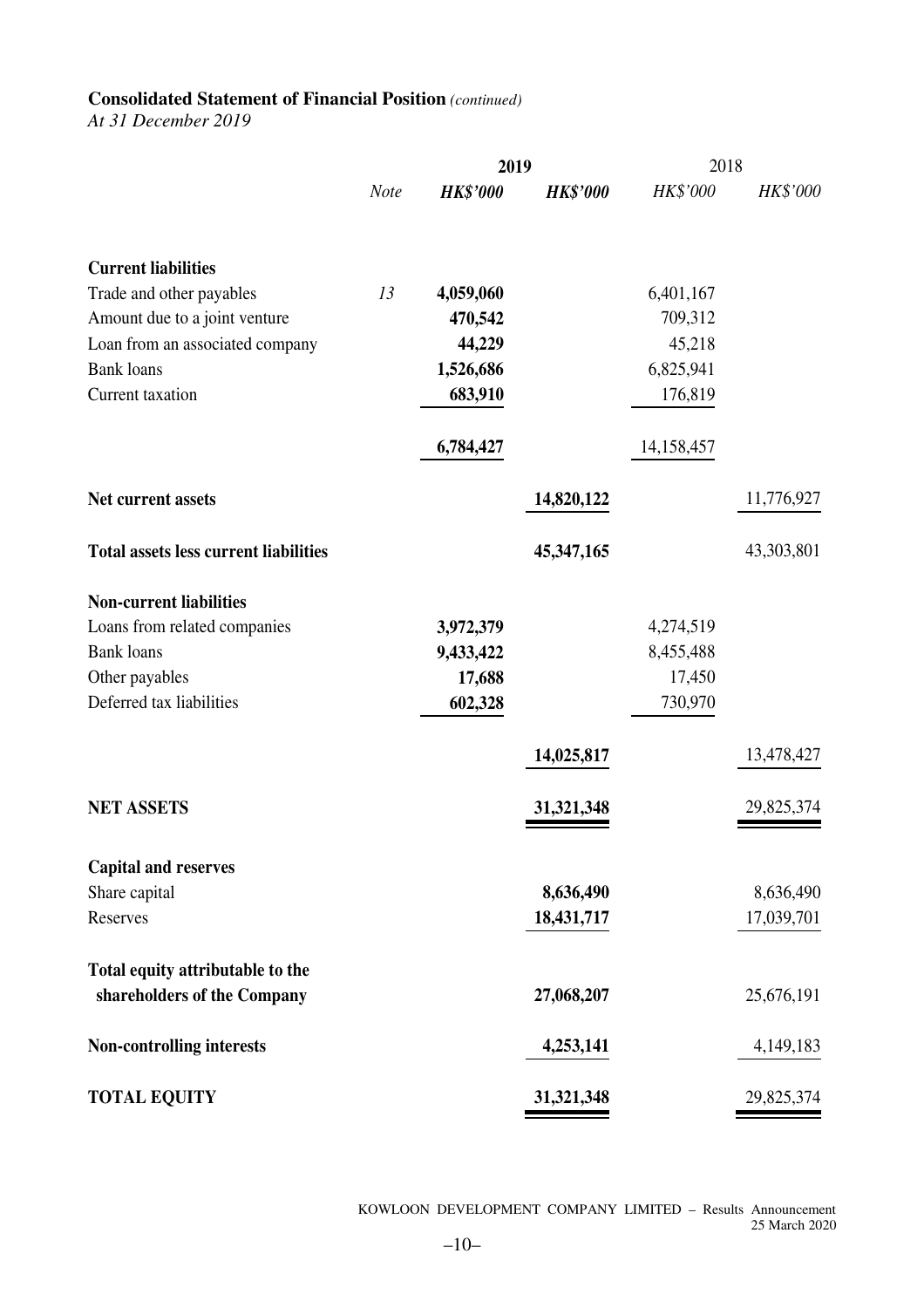*Notes* 

#### **1 Basis of preparation**

The financial statements have been prepared in accordance with all applicable Hong Kong Financial Reporting Standards ("HKFRSs"), which collective term includes all applicable individual Hong Kong Financial Reporting Standards, Hong Kong Accounting Standards ("HKASs") and Interpretations issued by the Hong Kong Institute of Certified Public Accountants ("HKICPA"), accounting principles generally accepted in Hong Kong and the requirements of the Hong Kong Companies Ordinance. The financial statements also comply with the applicable disclosure provisions of the Rules Governing the Listing of Securities on The Stock Exchange of Hong Kong Limited (the "Listing Rules").

The financial information relating to the financial years ended 31 December 2019 and 2018 included in this announcement of annual results does not constitute the Company's statutory annual consolidated financial statements for those financial years but is derived from those financial statements. Further information relating to these statutory financial statements disclosed in accordance with section 436 of the Hong Kong Companies Ordinance (Cap. 622) is as follows:

The Company has delivered the financial statements for the year ended 31 December 2018 to the Registrar of Companies in accordance with section 662(3) of, and Part 3 of Schedule 6 to, the Hong Kong Companies Ordinance and will deliver the financial statements for the year ended 31 December 2019 in due course. The auditor has reported on those financial statements for both years. The reports were unqualified; did not include a reference to any matters to which the auditor drew attention by way of emphasis without qualifying its reports; and did not contain a statement under sections 406(2), 407(2) or (3) of the Hong Kong Companies Ordinance.

The HKICPA has issued certain new and revised HKFRSs that are first effective or available for early adoption for the current accounting period of the Group. Note 2 provides information on any changes in accounting policies resulting from initial application of these developments to the extent that they are relevant to the Group for the current and prior accounting periods reflected in the financial statements.

#### **2 Changes in accounting policies**

The HKICPA has issued a new HKFRS 16, "Leases", and a number of amendments to HKFRSs that are first effective for the current accounting period of the Group.

None of these developments have had a material effect on how the Group's results and financial position for the current or prior periods have been prepared or presented. The Group has not applied any new standard or interpretation that is not yet effective for the current accounting period.

#### **HKFRS 16, "Leases"**

HKFRS 16 replaces HKAS 17, "Leases", and the related interpretations, HK(IFRIC) 4, "Determining whether an arrangement contains a lease", HK(SIC) 15, "Operating leases–incentives", and HK(SIC) 27, "Evaluating the substance of transactions involving the legal form of a lease".

The key changes to the Group's accounting policies resulting from the adoption of HKFRS 16 are summarised below.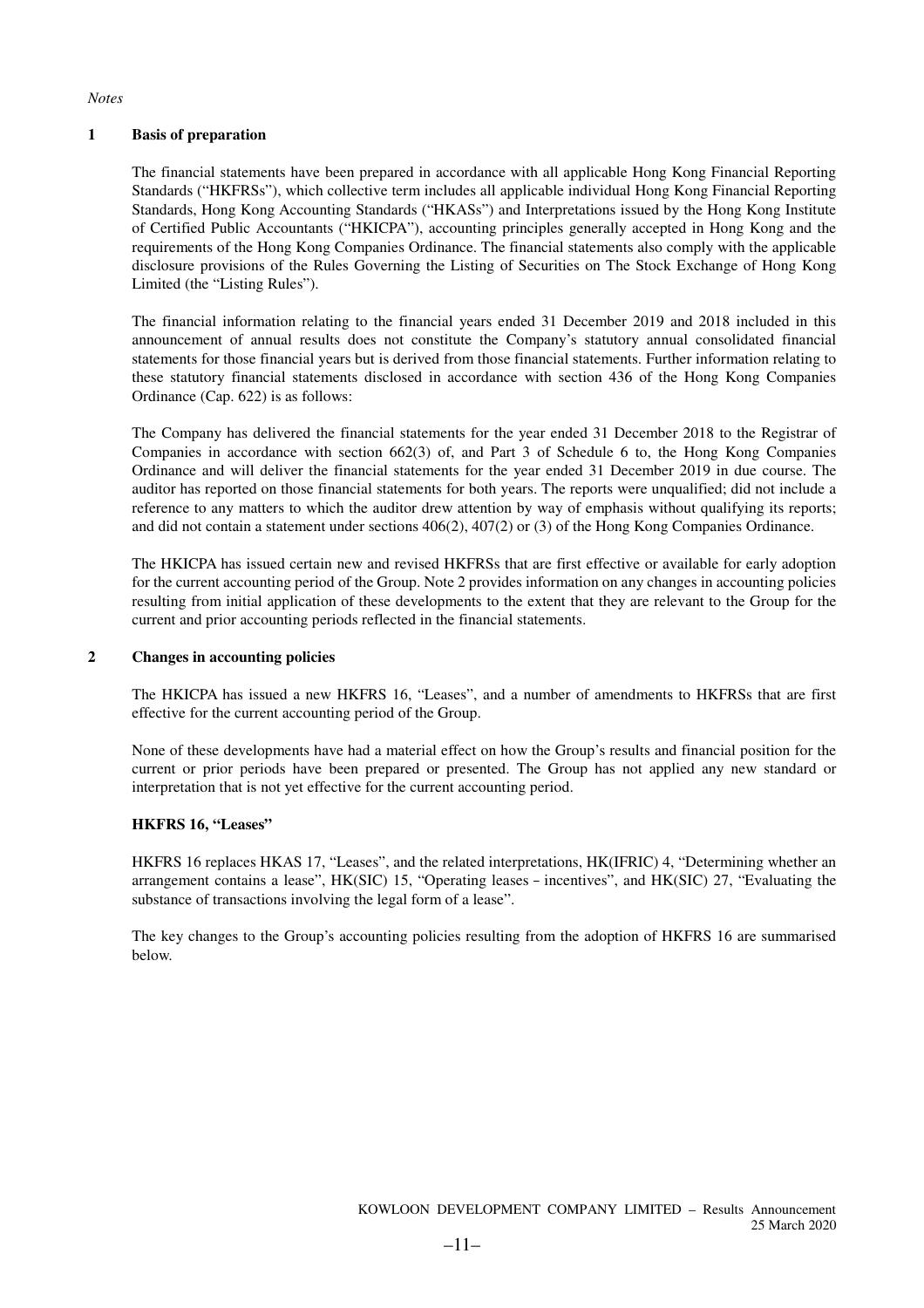#### **2 Changes in accounting policies** *(continued)*

#### **As a lessee**

As a lessee, the Group previously classified leases as operating or finance leases under HKAS 17 based on its assessment of whether the lease transferred significantly all of the risks and rewards incidental to ownership of the underlying asset to the Group. Under HKFRS 16, the Group is required to capitalise all leases when it is the lessee, including leases previously classified as operating leases under HKAS 17.

The Group decided to apply recognition exemptions to short-term leases that have a lease term of 12 months or less and leases of low-value assets. For leases of other assets, the Group recognised right-of-use assets and lease liabilities.

#### **As a lessor**

HKFRS 16 does not substantially change how a lessor accounts for leases under HKAS 17.

#### **3 Segment reporting**

The Group manages its business by a mixture of both business lines and geography. In a manner consistent with the way in which information is reported internally to the Group's top management for the purposes of assessing segment performance and allocating resources between segments, the Group has identified the following six reportable segments.

- Property development segment (Hong Kong/Mainland China/Macau): the development and sale of properties and interests in property development. Given the importance of the property development division to the Group, the Group's property development business is segregated further into three reportable segments on a geographical basis.
- Property investment segment: the leasing of properties to generate rental income and to gain from the appreciation in the properties' values in the long term.
- Oil segment: oil exploration and production.
- Other businesses segment: mainly includes the financial investments, the provision of finance services, income from the sale of ice, the provision of cold storage services and treasury operations.

Revenue comprises mainly rental income from properties, gross proceeds from sale of properties and crude oil, income from interests in property development and interest income.

Reporting segment profit represents profit before taxation by excluding fair value changes on interests in property development and investment properties, finance costs, exceptional items and head office and corporate income/expenses.

Segment assets include all tangible, intangible assets and current assets with the exception of deferred tax assets and other corporate assets.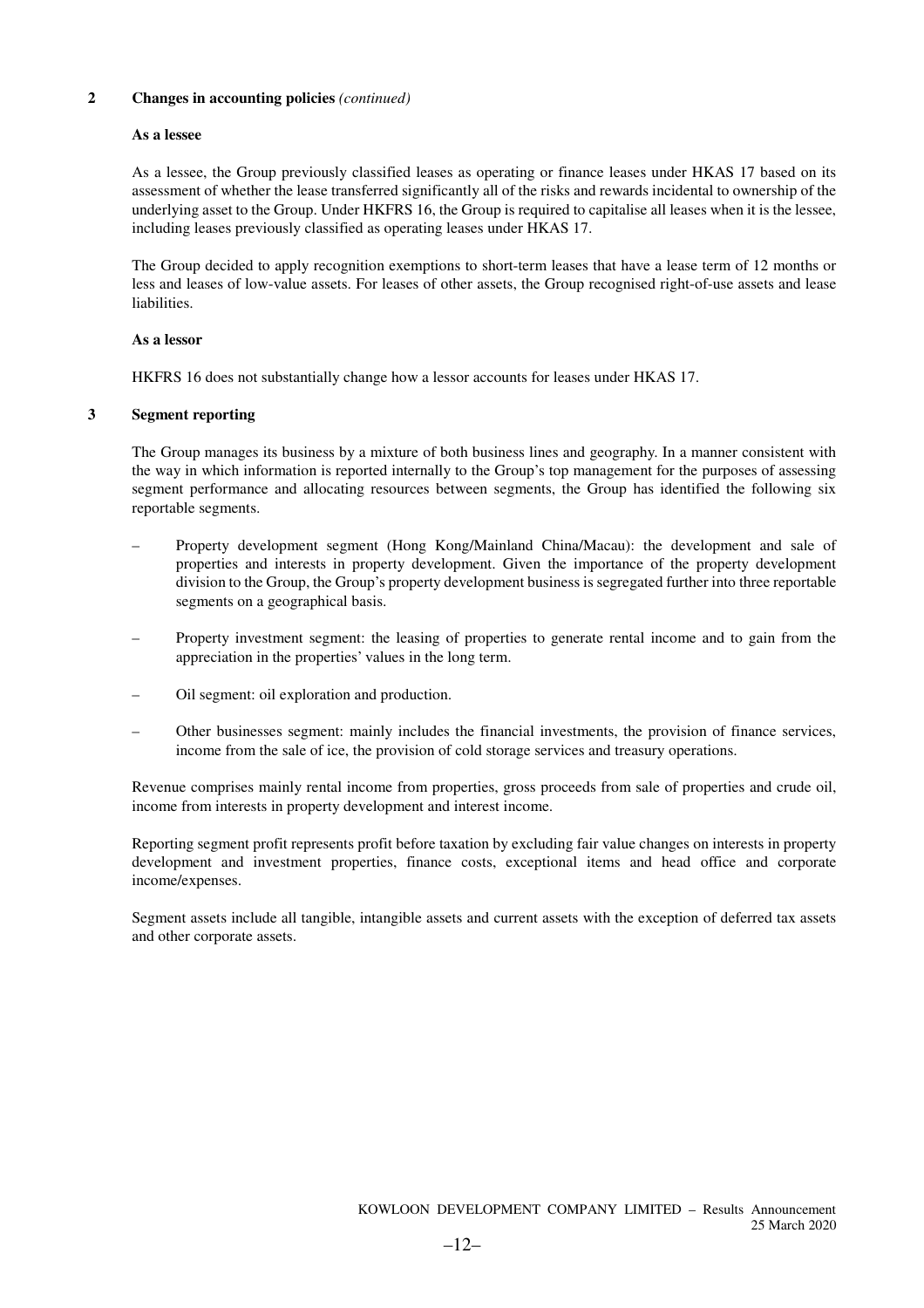#### **(a) Segment results and assets**

Information regarding the Group's reportable segments as provided to the Group's top management for the purposes of resource allocation and assessment of segment performance for the year is set out below.

|                                                                              |                                   |                                     |                                      | 2019                     |                                           |                               |                                  |
|------------------------------------------------------------------------------|-----------------------------------|-------------------------------------|--------------------------------------|--------------------------|-------------------------------------------|-------------------------------|----------------------------------|
|                                                                              |                                   |                                     | Property development                 |                          |                                           |                               |                                  |
|                                                                              | Consolidated<br><b>HK\$'000</b>   | <b>Hong Kong</b><br><b>HK\$'000</b> | Mainland<br>China<br><b>HK\$'000</b> | Macau<br><b>HK\$'000</b> | Property<br>investment<br><b>HK\$'000</b> | <b>Oil</b><br><b>HK\$'000</b> | <b>Others</b><br><b>HK\$'000</b> |
| Revenue                                                                      | 11,623,523                        | 8,273,300                           | 1,805,499                            | 724,500                  | 357,486                                   | 61,539                        | 401,199                          |
| Reportable segment profit<br>Other net expenses<br>Fair value changes on     | 4,015,195<br>(348, 896)           | 2,930,848                           | 60,289<br>(348,979)                  | 729,053                  | 402,252<br>300                            | (257, 459)                    | 150,212<br>(217)                 |
| investment properties<br>Fair value changes on<br>interests in property      | (299, 047)                        |                                     |                                      |                          | (299, 047)                                |                               |                                  |
| development<br>Share of fair value changes<br>on investment properties       | 215,569                           |                                     | (36, 736)                            | 252,305                  |                                           |                               |                                  |
| of a joint venture<br>Head office and corporate<br>expenses<br>Finance costs | 9,240<br>(128, 785)<br>(290, 496) |                                     |                                      |                          | 9,240                                     |                               |                                  |
| Profit before taxation                                                       | 3,172,780                         |                                     |                                      |                          |                                           |                               |                                  |
| Share of profits of<br>associated companies                                  | 10,203                            |                                     | 8,445                                |                          |                                           |                               | 1,758                            |
| Share of profits of joint<br>ventures                                        | 23,434                            |                                     | (53, 814)                            |                          | 77,248                                    |                               |                                  |
| Interest income                                                              | 128,177                           |                                     |                                      |                          |                                           |                               | 128,177                          |
| Write down of inventories<br>Impairment of oil<br>production and             | (348,979)                         |                                     | (348,979)                            |                          |                                           |                               |                                  |
| exploitation assets<br>Depreciation and                                      | (231, 573)                        |                                     |                                      |                          |                                           | (231,573)                     |                                  |
| amortisation                                                                 | (49, 893)                         |                                     |                                      |                          |                                           | (24, 157)                     | (25, 736)                        |

During the year ended 31 December 2019, the Group had recognised distributions from interests in property development in Macau with a total amount of HK\$720,000,000 under the property development segment, which did not exceed 10% of the Group's revenue.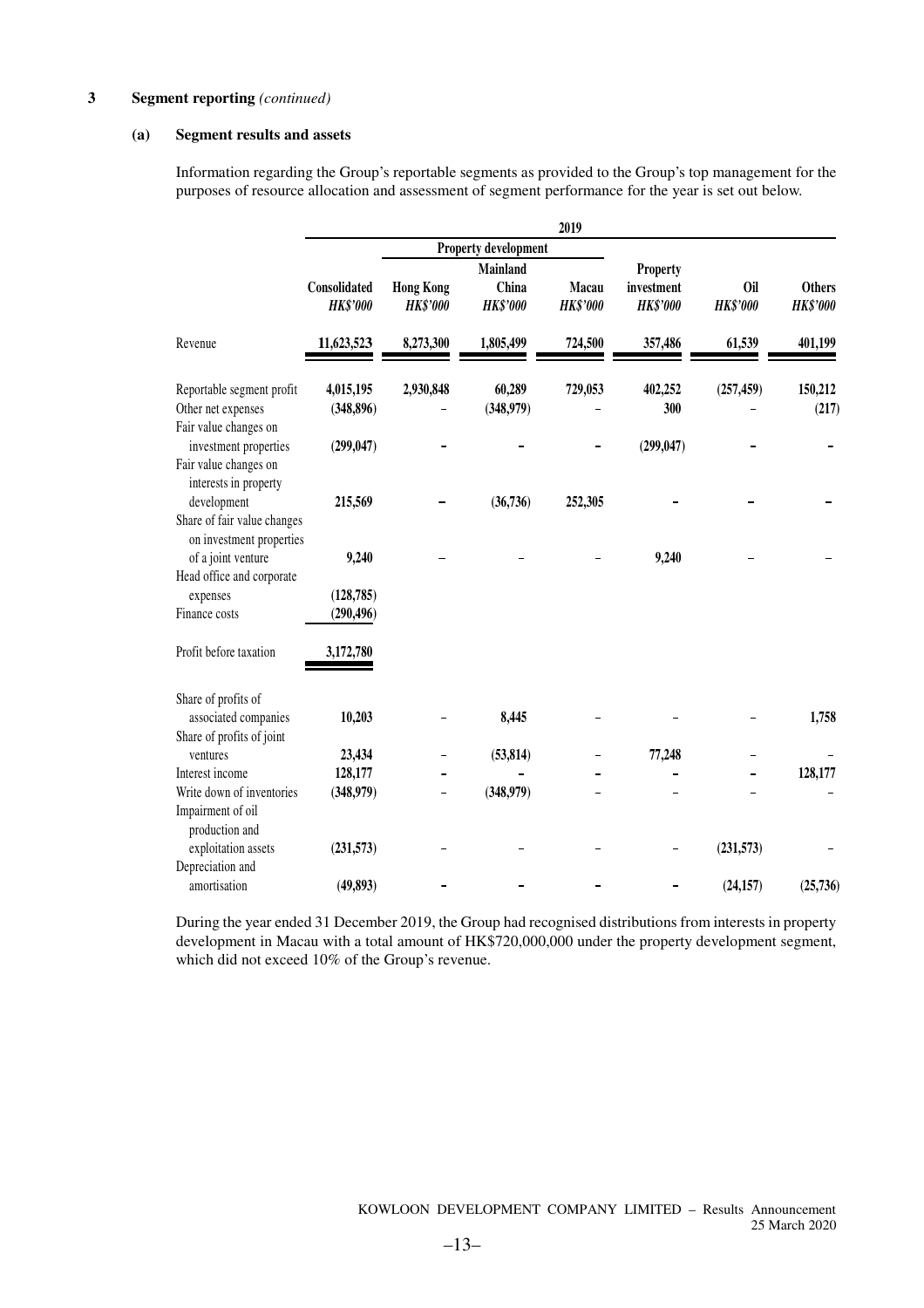#### **(a) Segment results and assets** *(continued)*

|                                                         |                          |                       |                               | 2018              |                                    |                 |                    |
|---------------------------------------------------------|--------------------------|-----------------------|-------------------------------|-------------------|------------------------------------|-----------------|--------------------|
|                                                         |                          |                       | Property development          |                   |                                    |                 |                    |
|                                                         | Consolidated<br>HK\$'000 | Hong Kong<br>HK\$'000 | Mainland<br>China<br>HK\$'000 | Macau<br>HK\$'000 | Property<br>investment<br>HK\$'000 | 0il<br>HK\$'000 | Others<br>HK\$'000 |
| Revenue                                                 | 2,842,434                | 65,492                | 741,513                       | 1,400,000         | 350,183                            | 75,053          | 210,193            |
| Reportable segment profit                               | 2,498,047                | 43,509                | 557,886                       | 1,406,187         | 397,350                            | (14, 777)       | 107,892            |
| Other net income                                        | 987                      |                       |                               |                   | 987                                |                 |                    |
| Fair value changes on                                   |                          |                       |                               |                   |                                    |                 |                    |
| investment properties                                   | 360,389                  |                       |                               |                   | 360,389                            |                 |                    |
| Fair value changes on<br>interests in property          |                          |                       |                               |                   |                                    |                 |                    |
| development                                             | 174,500                  |                       | 4,299                         | 170,201           |                                    |                 |                    |
| Share of fair value changes<br>on investment properties |                          |                       |                               |                   |                                    |                 |                    |
| of a joint venture                                      | 45,674                   |                       |                               |                   | 45,674                             |                 |                    |
| Head office and corporate                               |                          |                       |                               |                   |                                    |                 |                    |
| expenses                                                | (145, 148)               |                       |                               |                   |                                    |                 |                    |
| Finance costs                                           | (210, 544)               |                       |                               |                   |                                    |                 |                    |
| Profit before taxation                                  | 2,723,905                |                       |                               |                   |                                    |                 |                    |
| Share of profits of                                     |                          |                       |                               |                   |                                    |                 |                    |
| associated companies                                    | 57,552                   |                       | 55,335                        |                   |                                    |                 | 2,217              |
| Share of profits of joint                               |                          |                       |                               |                   |                                    |                 |                    |
| ventures                                                | 343,627                  |                       | 232,008                       |                   | 111,619                            |                 |                    |
| Interest income                                         | 86,817                   |                       |                               |                   |                                    |                 | 86,817             |
| Depreciation and                                        |                          |                       |                               |                   |                                    |                 |                    |
| amortisation                                            | (33,074)                 |                       |                               |                   |                                    | (17, 862)       | (15,212)           |

During the year ended 31 December 2018, the Group had recognised distributions from interests in property development in Macau and Mainland China with a total amount of HK\$1,660,000,000 under the property development segment, which exceeded 10% of the Group's revenue.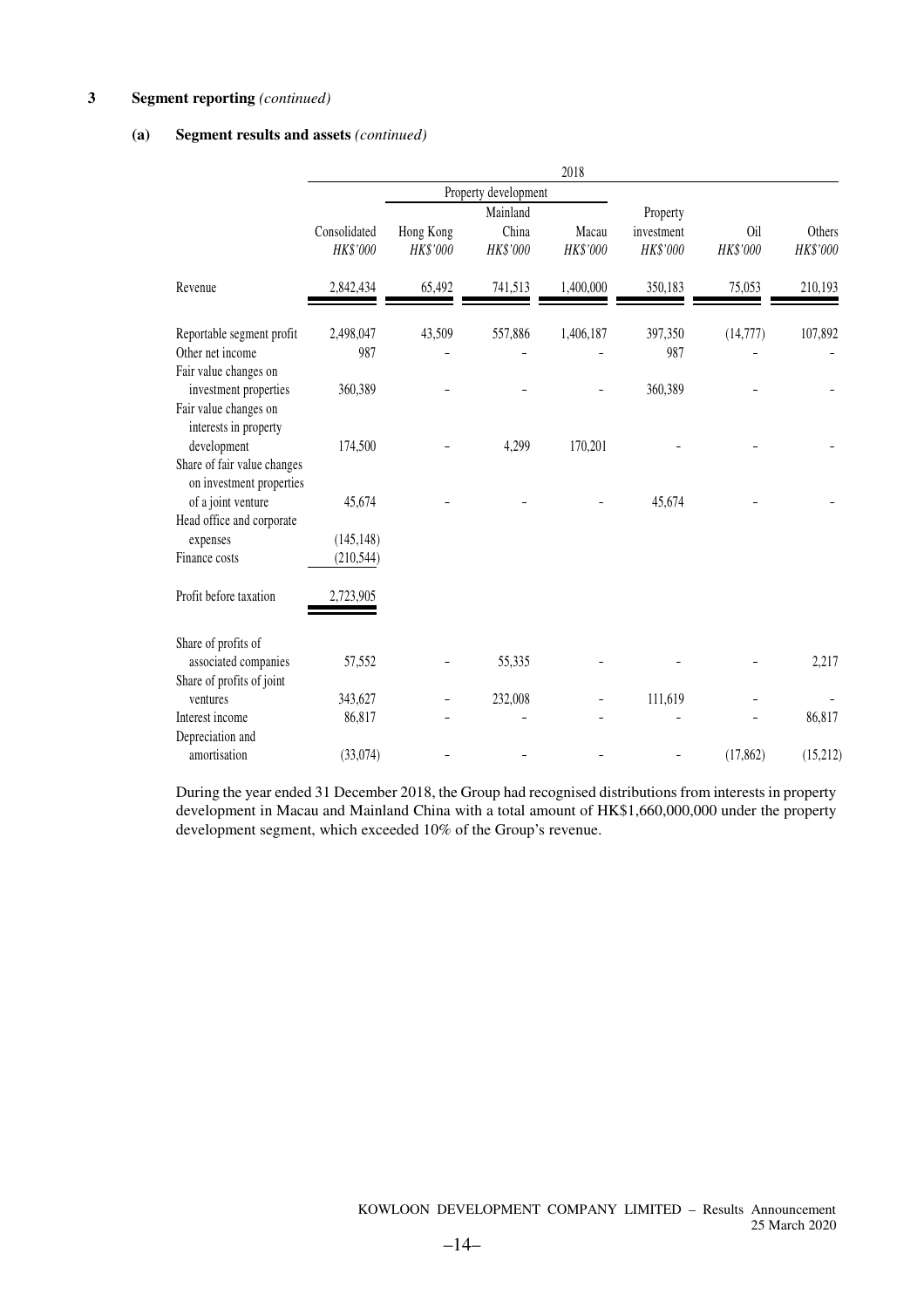### **(a) Segment results and assets** *(continued)*

|                                                                                                                                            | 2019                                                   |                                     |                                             |                          |                                                  |                        |                                  |  |
|--------------------------------------------------------------------------------------------------------------------------------------------|--------------------------------------------------------|-------------------------------------|---------------------------------------------|--------------------------|--------------------------------------------------|------------------------|----------------------------------|--|
|                                                                                                                                            |                                                        |                                     | <b>Property development</b>                 |                          |                                                  |                        |                                  |  |
|                                                                                                                                            | <b>Consolidated</b><br><b>HK\$'000</b>                 | <b>Hong Kong</b><br><b>HK\$'000</b> | <b>Mainland</b><br>China<br><b>HK\$'000</b> | Macau<br><b>HK\$'000</b> | <b>Property</b><br>investment<br><b>HK\$'000</b> | 0il<br><b>HK\$'000</b> | <b>Others</b><br><b>HK\$'000</b> |  |
| Reportable segment assets<br>Deferred tax assets<br>Pledged bank deposits<br>Cash and bank balances<br>Head office and corporate<br>assets | 48,682,467<br>53,523<br>15,000<br>3,259,366<br>121,236 | 7,233,511                           | 15,246,353                                  | 12,838,355               | 12,255,615                                       | 95,051                 | 1,013,582                        |  |
| Consolidated total assets                                                                                                                  | 52, 131, 592                                           |                                     |                                             |                          |                                                  |                        |                                  |  |
| Interest in associated<br>companies<br>Interest in and amounts due<br>from joint ventures                                                  | 1,506,604<br>4,937,191                                 | ۰.                                  | 1,504,249<br>3,413,775                      |                          | 1,523,416                                        |                        | 2,355                            |  |
|                                                                                                                                            |                                                        |                                     |                                             |                          |                                                  |                        |                                  |  |

|                                                                                                                                            |                                                            |                       |                               | 2018                     |                                    |                 |                    |
|--------------------------------------------------------------------------------------------------------------------------------------------|------------------------------------------------------------|-----------------------|-------------------------------|--------------------------|------------------------------------|-----------------|--------------------|
|                                                                                                                                            |                                                            |                       | Property development          |                          |                                    |                 |                    |
|                                                                                                                                            | Consolidated<br>HK\$'000                                   | Hong Kong<br>HK\$'000 | Mainland<br>China<br>HK\$'000 | Macau<br><b>HK\$'000</b> | Property<br>investment<br>HK\$'000 | 0il<br>HK\$'000 | Others<br>HK\$'000 |
| Reportable segment assets<br>Deferred tax assets<br>Pledged bank deposits<br>Cash and bank balances<br>Head office and corporate<br>assets | 55,095,682<br>125,794<br>1,042,161<br>1,068,348<br>130,273 | 11,050,856            | 16,896,729                    | 13,305,655               | 12,134,318                         | 343,485         | 1,364,639          |
| Consolidated total assets                                                                                                                  | 57,462,258                                                 |                       |                               |                          |                                    |                 |                    |
| Interest in associated<br>companies<br>Interest in and amounts due                                                                         | 1,680,459                                                  |                       | 1,645,826                     |                          |                                    |                 | 34,633             |
| from joint ventures                                                                                                                        | 4,835,297                                                  |                       | 3,319,017                     |                          | 1,516,280                          |                 |                    |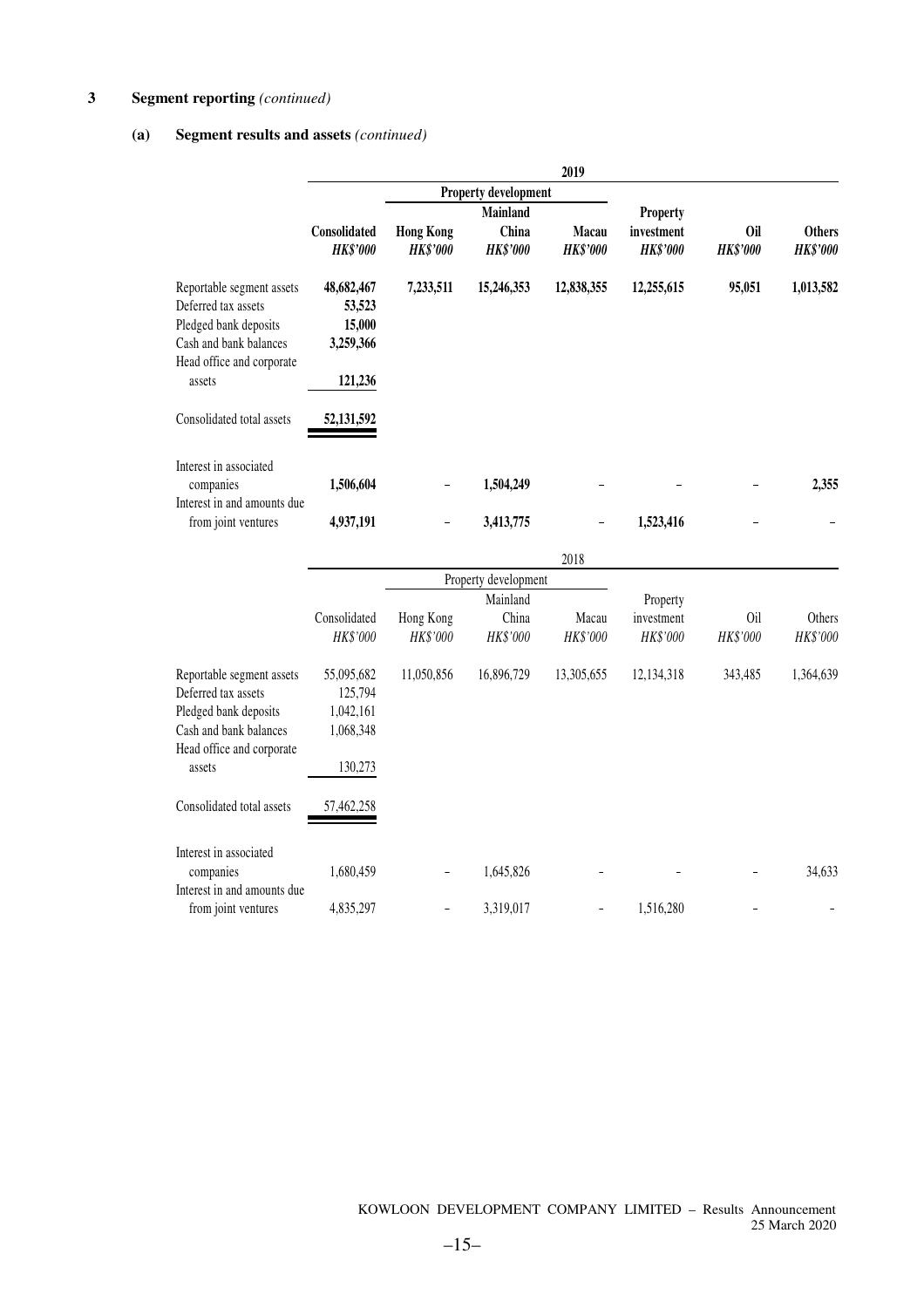#### **(b) Geographic information**

The following table sets out information about the geographical location of (i) the Group's revenue from external customers and (ii) the Group's non-current assets other than financial assets and deferred tax assets. The geographical location of customers is based on the location at which the services were provided or the goods were delivered. The geographical location of non-current assets is based on the physical location of the asset and, in case of interests in associated companies and joint ventures, the location of operations.

|                               | <b>Revenue</b>  |                 |                 | <b>Non-current assets</b> |  |
|-------------------------------|-----------------|-----------------|-----------------|---------------------------|--|
|                               | 2019            | 2018            | 2019            | 2018                      |  |
|                               | <b>HK\$'000</b> | <b>HK\$'000</b> | <b>HK\$'000</b> | <b>HK\$'000</b>           |  |
| Hong Kong (place of domicile) | 8,995,720       | 577,314         | 10,925,867      | 11,109,843                |  |
| Mainland China                | 1,841,764       | 790,067         | 4,607,280       | 4,667,484                 |  |
| Macau                         | 724,500         | 1,400,000       | 1,523,416       | 1,516,280                 |  |
| Kazakhstan                    | 61,539          | 75,053          | 66,706          | 322,707                   |  |
|                               | 11,623,523      | 2,842,434       | 17, 123, 269    | 17,616,314                |  |

In addition to the above non-current assets, the Group has interests in property development of HK\$10,826,000,000 (2018: HK\$11,149,530,000) and HK\$1,780,030,000 (2018: HK\$1,816,766,000) in Macau and Mainland China respectively.

#### **4 Other net (expenses)/income**

Other net expenses mainly represent written down of inventories of HK\$348,979,000 (2018: Nil).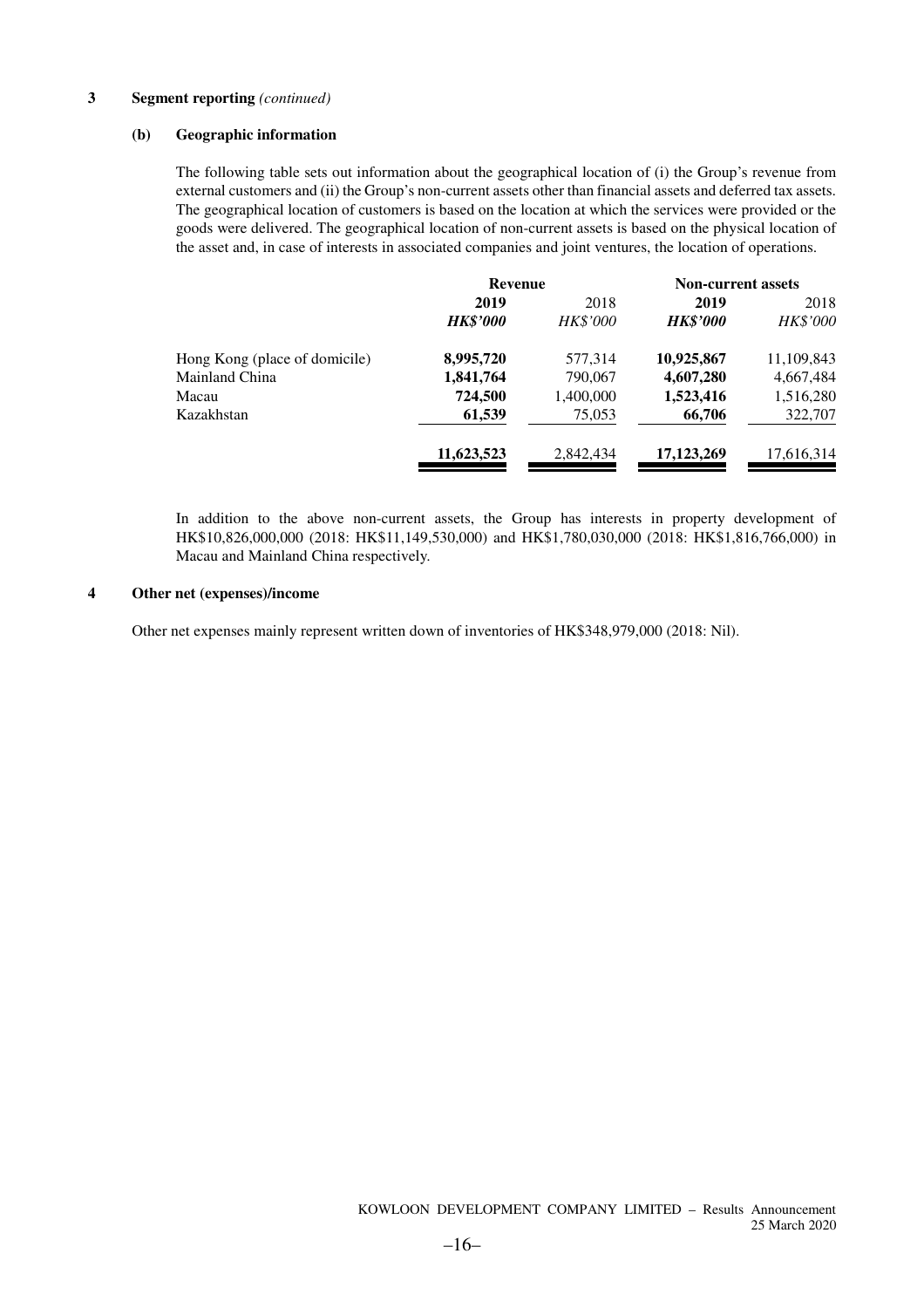#### **5 Oil production and exploitation assets**

As at 31 December 2019, the Group had oil production assets of HK\$60,705,000 (2018: HK\$295,191,000) (included in property, plant and equipment) and oil exploitation assets of HK\$6,001,000 (2018: HK\$27,516,000). Oil production assets and oil exploitation assets are stated at cost less accumulated depreciation/amortisation and impairment losses.

The gas flaring permit allowing flaring of associated gas necessary for conducting normal crude oil production in the South Alibek Oilfield of Caspi Neft TME, a wholly owned subsidiary of Polytec Asset Holdings Limited ("PAH") (70.8% owned by the Group), in Kazakhstan expired on 31 December 2018. During the year, gas flaring permits were not renewed for certain months and the Group could only maintain a minimum (i.e. below normal) production level during that period. By the end of 2019, as the pipes to the gas processing plant for processing the associated gas were completely built by Caspi Neft TME, the historic issue regarding the treatment and utilisation of associated gas had been solved permanently. As a result, the gas flaring permit for the year ending 31 December 2020 was obtained and the Group considers that the gas flaring permit will be successfully renewed yearly in future.

As at 31 December 2019, management reassessed the operation and the risk exposures of the Group's oil exploration and production business as a whole and whether the carrying values of the oil production and exploitation assets exceeded the estimated recoverable amounts. The recoverable amounts of oil production and exploitation assets were determined based on the value in use calculations applying a discount rate of 12.5% (2018: 12.5%). Based on the assessment, the carrying values of the oil production and exploitation assets exceeded their recoverable amounts by HK\$231,573,000 as at 31 December 2019 in view of various factors of prevailing market and development conditions such as the declining crude oil price forecast; possible higher capital expenditure to be incurred due to the added complexity and technical specification of future well drilling; and the consequential revision of the development plan adopted by the Group. Accordingly, impairment losses for oil production assets and oil exploitation assets amounting to HK\$210,731,000 and HK\$20,842,000 respectively, are provided and recognised as a separate line item in the Group's consolidated income statement. Whereas the estimated recoverable amounts of the oil production and exploitation assets exceeded their carrying values as at 31 December 2018, therefore, no further impairment loss was considered necessary for the year ended 31 December 2018.

#### **6 Finance costs**

|                                                                      | 2019<br><b>HK\$'000</b> | 2018<br><b>HK\$'000</b> |
|----------------------------------------------------------------------|-------------------------|-------------------------|
| Interest on bank loans                                               | 389,415                 | 353,480                 |
| Interest on loans from related companies<br>Less: Amount capitalised | 113,084<br>(212,003)    | 21,061<br>(163,997)     |
|                                                                      | 290,496                 | 210,544                 |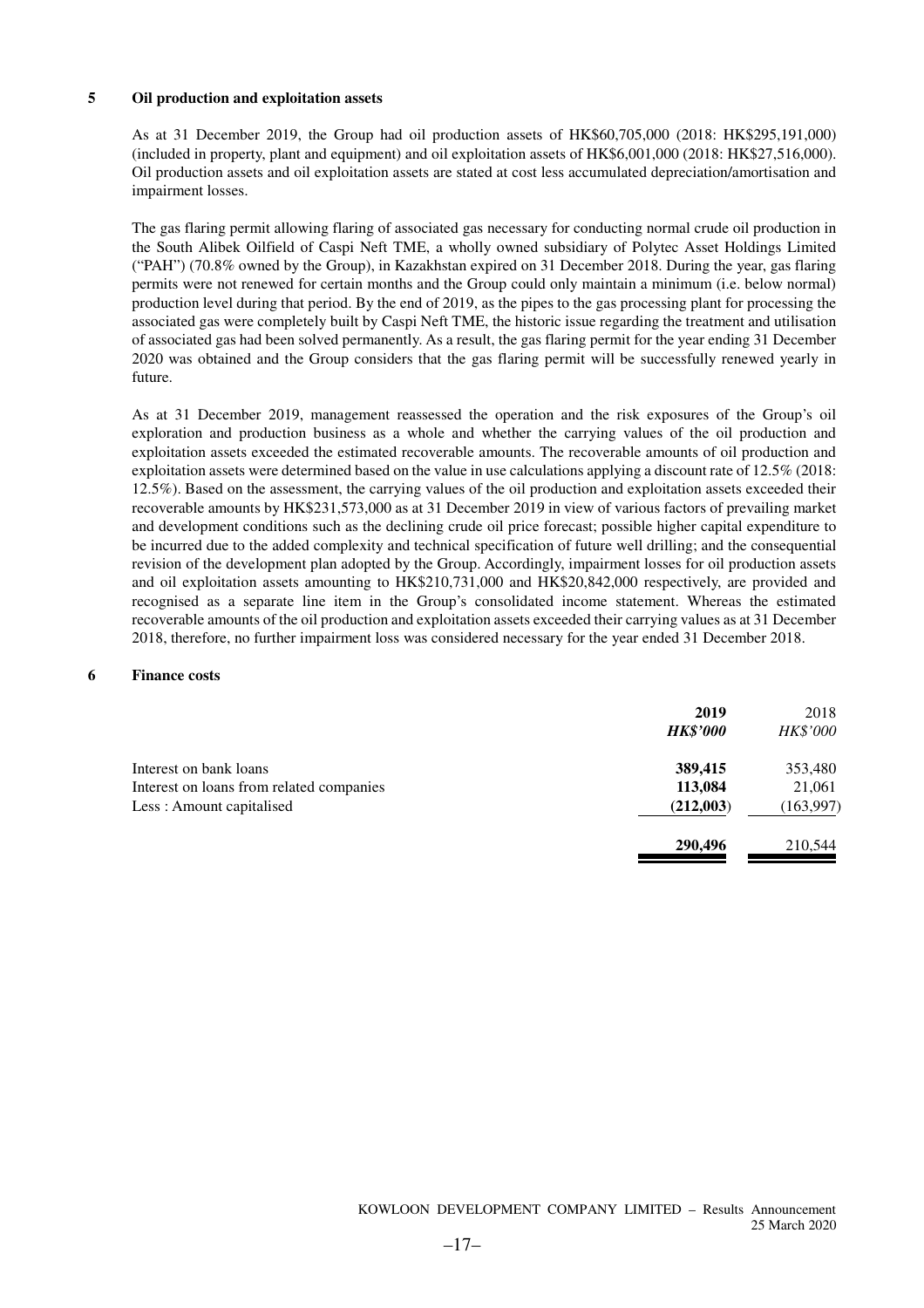#### **7 Profit before taxation**

Profit before taxation is arrived at after charging/(crediting):

|                                                                         | 2019<br><b>HK\$'000</b> | 2018<br><b>HK\$'000</b> |
|-------------------------------------------------------------------------|-------------------------|-------------------------|
| Amortisation of oil exploitation assets (Remark)                        | 692                     | 659                     |
| Depreciation and amortisation of property, plant and equipment (Remark) | 49.201                  | 32.415                  |
| Staff costs (Remark)                                                    | 374,031                 | 236,481                 |
| Total staff costs                                                       | 409.664                 | 273,415                 |
| Less: Amount capitalised                                                | (35, 633)               | (36, 934)               |

*Remark :* Cost of sales includes HK\$28,341,000 (2018: HK\$22,109,000) relating to staff costs and depreciation and amortisation expenses, which amount is also included in the respective total amounts disclosed separately above.

#### **8 Income tax**

|                                               | 2019<br><b>HK\$'000</b> | 2018<br>HK\$'000 |
|-----------------------------------------------|-------------------------|------------------|
| <b>Current tax</b>                            |                         |                  |
| Provision for profits tax                     |                         |                  |
| Hong Kong<br>$\equiv$ .                       | 528,485                 | 57,405           |
| Outside Hong Kong<br>$\overline{\phantom{m}}$ | 18,337                  | 10,779           |
|                                               | 546,822                 | 68,184           |
| Land appreciation tax ("LAT")                 | 15,494                  | 3,598            |
| Deferred tax                                  | (51, 512)               | 251              |
|                                               | 510,804                 | 72,033           |

The provision for Hong Kong Profits Tax is calculated at 16.5% (2018: 16.5%) of the estimated assessable profits for the year.

Tax levied in jurisdictions outside Hong Kong is charged at the appropriate current rates of taxation ruling in relevant jurisdictions.

Under the Provisional Regulations on LAT in Mainland China, all gains arising from the transfer of real estate property in Mainland China are subject to LAT at progressive rates ranging from 30% to 60% on the appreciation of land value, being the proceeds of sale of properties less deductible expenditure including the cost of land use rights, borrowing costs and all property development expenditure.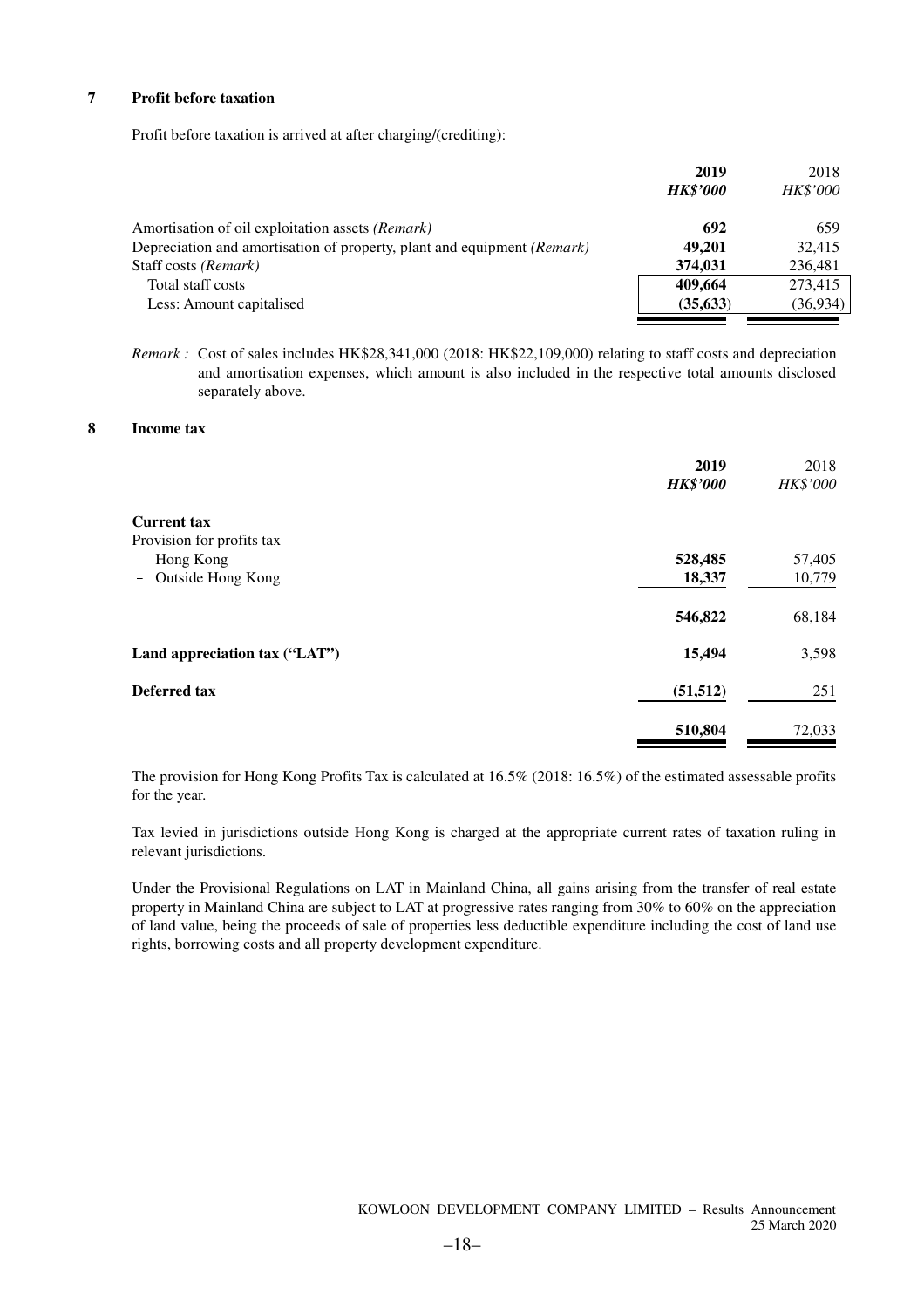#### **9 Earnings per share**

#### **(a) Basic earnings per share**

The calculation of basic earnings per share is based on the profit attributable to shareholders of the Company of HK\$2,449,733,000 (2018: HK\$2,193,309,000) and the weighted average number of ordinary shares in issue during the year of 1,176,631,296 (2018: 1,176,631,296).

#### **(b) Diluted earnings per share**

There were no dilutive potential shares in existence during the years ended 31 December 2019 and 2018.

#### **10 Dividends**

|                                                             | 2019<br><b>HK\$'000</b> | 2018<br><b>HK\$'000</b> |
|-------------------------------------------------------------|-------------------------|-------------------------|
| <b>Cash dividends:</b>                                      |                         |                         |
| Interim dividend declared and paid of HK\$0.24              |                         |                         |
| $(2018: HK$0.22)$ per share                                 | 282,392                 | 258,859                 |
| Final dividend proposed after the end of                    |                         |                         |
| the reporting period of HK\$0.54 (2018: HK\$0.50) per share | 635,381                 | 588,316                 |
|                                                             |                         |                         |
|                                                             | 917,773                 | 847,175                 |
|                                                             |                         |                         |
| Special dividend by way of distribution in specie (Remark)  |                         | 81,188                  |
|                                                             |                         |                         |
|                                                             | 917,773                 | 928,363                 |

*Remark :* On 22 August 2018, the Board declared a special dividend to be satisfied by way of distribution of specie of share in PAH on the basis of 1 ordinary share of PAH for every 10 ordinary shares of the Company. A total of 117,663,130 PAH shares with an aggregate market value of approximately of HK\$81,188,000 were recognised as distribution during the year, which represented a distribution of approximately HK\$0.069 per share of the Company.

The final dividend declared after the year end has not been recognised as a liability at 31 December.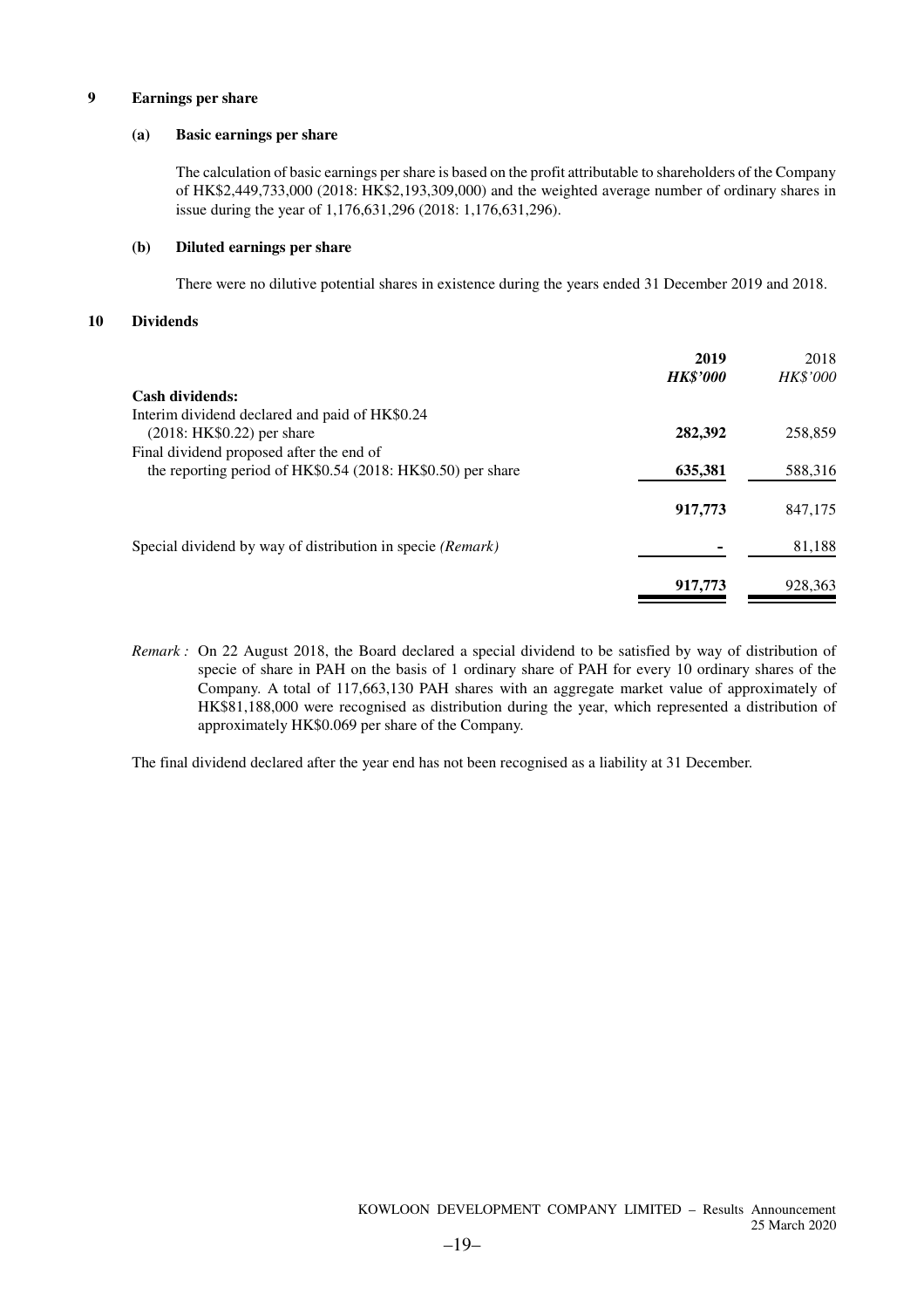#### **11 Interests in property development**

|                                                    | 2019            | 2018            |
|----------------------------------------------------|-----------------|-----------------|
|                                                    | <b>HK\$'000</b> | <b>HK\$'000</b> |
| At 1 January                                       | 13,837,954      | 13,663,454      |
| <b>Distributions</b>                               | (720,000)       | (1,660,000)     |
| Changes in fair value recognised in profit or loss | 935,569         | 1,834,500       |
| Net changes in fair value                          | 215,569         | 174,500         |
| At 31 December                                     | 14,053,523      | 13,837,954      |
| Representing:                                      |                 |                 |
| Non-current assets                                 | 12,606,030      | 12,966,296      |
| Current assets                                     | 1,447,493       | 871,658         |
|                                                    | 14,053,523      | 13,837,954      |
|                                                    |                 |                 |

Interests in property development represent the Group's interests in the development of two properties located at Lote P and Lotes T+T1 of Novos Aterros da Areia Preta, in Macau and one property located at Huizhou, in Mainland China under the co-investment agreements with a related company, Polytec Holdings International Limited ("Polytec Holdings") and two of its wholly owned subsidiaries. Pursuant to the terms of the co-investment agreements, the Group will provide funding to cover any shortfall in the funding of the property development projects which is subject to an aggregate maximum amount. In return, Polytec Holdings and its two wholly owned subsidiaries will pay to the Group cash flows from the property development projects according to the formulae set out in the co-investment agreements. Details of the funding arrangements and other key terms of the coinvestment agreements are disclosed in the Company's Circulars dated 23 May 2006 and 30 October 2013. Interests in property development are stated at fair value at the end of the reporting period.

In respect of the development project at Lote P, its land concession was agreed in December 1990 whereby the proposed use of land was successfully converted from industrial to residential and commercial in 2006, with a lease term of 25 years ended on 25 December 2015 (the "Expiry Date"). If the project had been completed on or before the Expiry Date, it would have become a definite land concession which would be renewable every 10 years until 2049. However, in September 2013, the Macau Special Administrative Region Government (the "Macau SAR Government") promulgated the Macau New Land Law (the "MNLL") which came into effect in March 2014. The MNLL provides that the Macau SAR Government will have the right to resume the land of any property development that is not completed and/or where the conditions as stated in the land concession for which have not been fulfilled by the stipulated expiry date without any compensation to the property owner. Owing to the delays caused by the Macau SAR Government in granting the requisite approvals and permits for the development of the project, the project could not commence until August 2014. As a result, the construction work could not be completed by the Expiry Date and all construction work is currently suspended. An application had been made to the Macau SAR Government for an extension of the Expiry Date but it was declined by the relevant department of the Macau SAR Government.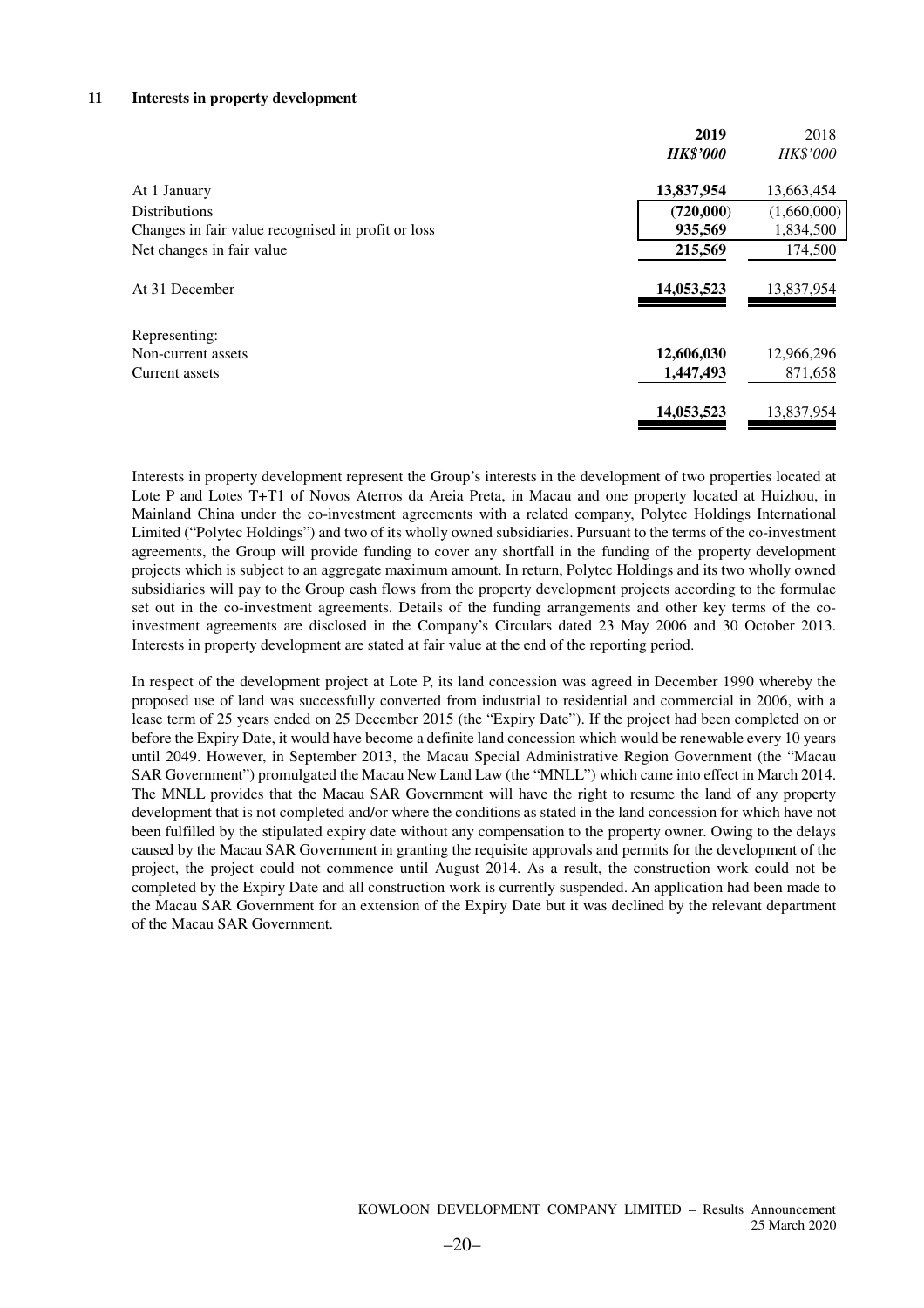#### **11 Interests in property development** *(continued)*

On 23 May 2018, the Tribunal de Ultima lnstancia (the Court of Final Appeal) of the Macau SAR rejected the application of final appeal by Polytex Corporation Limited ("PCL"), the registered owner of the property of the project and a wholly owned subsidiary of Polytec Holdings, for invalidating the decision made by the Chief Executive of the Macau SAR to terminate the land concession of the project.

Based on the legal opinion obtained by the Group, management is of the view that PCL has strong legal grounds and arguments to seek compensation from the Macau SAR Government for losses and damages, including but not limited to all actual losses suffered and all loss of profit as expected to be derived upon completion of the project, as a result of the procedural delay in granting the requisite approvals and permits for the development of the project which caused the incompletion of the project before the Expiry Date. On 29 November 2018, PCL had filed a civil claim against the Macau SAR Government to seek compensation for losses and damages on the development project at Lote P.

In addition, pursuant to the co-investment agreement for the development of the project, in the event that PCL fails to complete the project under the co-investment agreement, Polytec Holdings will be required to indemnify the Group in respect of any loss suffered. Therefore, any loss to the Group due to the repossession of the land of the project by the Macau SAR Government will be indemnified by Polytec Holdings. Accordingly, no impairment for the interests in the project was considered necessary at 31 December 2019.

In respect of the development project at Lotes T+T1, the occupation permit had been obtained in July 2017. The pre-sold residential units have been gradually delivered to the purchasers since late December of 2017, and the unsold residential units have been putting on the market for sale in phases.

During the year ended 31 December 2019, pursuant to the co-investment agreements, distributions of Nil (2018: HK\$260,000,000) and HK\$720,000,000 (2018: HK\$1,400,000,000) were made by Polytec Holdings and one of its wholly owned subsidiaries, in relation to the property development projects at Huizhou and Lotes T+T1 respectively. Income arising from interests in property development recognised in the consolidated income statement from the distributions during the year ended 31 December 2019 amounted to HK\$720,000,000 (2018: HK\$1,660,000,000).

As at 31 December 2019, out of the interests in property development, an amount of HK\$1,447,493,000 (2018: HK\$871,658,000) was expected to be recoverable within one year and was classified as current assets.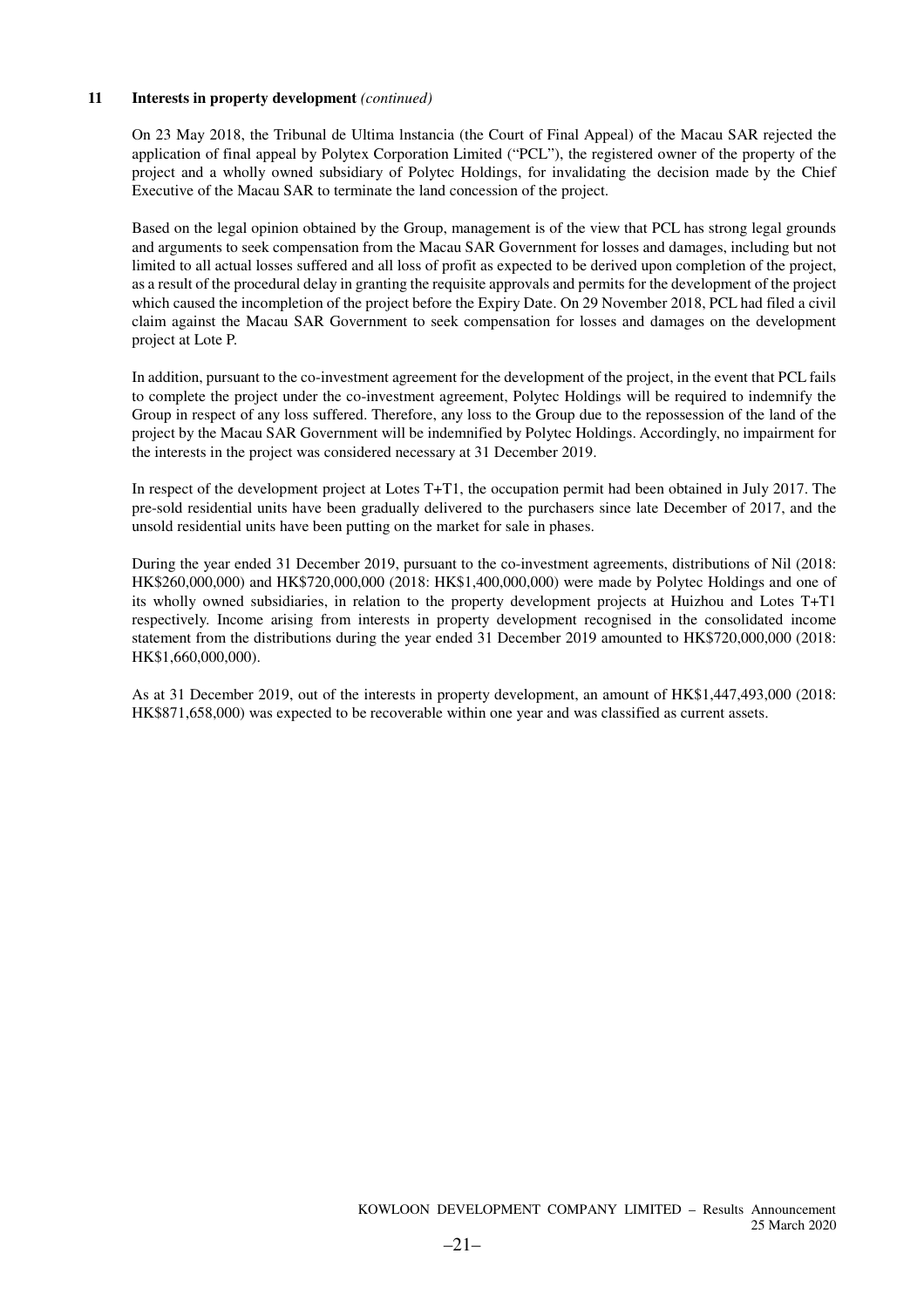#### **12 Trade and other receivables/Loans and advances**

The following is an ageing analysis (based on the due date) of trade receivables and loans and advances (net of loss allowance) at 31 December:

|                                          | 2019            | 2018      |
|------------------------------------------|-----------------|-----------|
|                                          | <b>HK\$'000</b> | HK\$'000  |
| Current                                  | 935,898         | 1,305,913 |
| Within 3 months                          | 18,845          | 15,139    |
| 3 months to 6 months                     | 3,983           | 309       |
| More than 6 months                       | 11,251          | 16,510    |
| Trade receivables and loans and advances | 969,977         | 1,337,871 |
| Utility and other deposits               | 186,571         | 184,737   |
| Prepaid tax                              | 89,021          | 99,790    |
| Other receivables and prepayments        | 631,124         | 352,038   |
|                                          | 1,876,693       | 1,974,436 |
| Representing:                            |                 |           |
| Non-current assets                       | 583,171         | 818,470   |
| <b>Current assets</b>                    | 1,293,522       | 1,155,966 |
|                                          | 1,876,693       | 1,974,436 |

The Group maintains a defined credit policy. An ageing analysis of trade receivables and loans and advance is prepared on a regular basis and is closely monitored to minimise any credit risk associated with receivables and loans and advances.

Included in utility and other deposits was a deposit of HK\$161,095,000 paid to Polytec Holdings for the proposed acquisition of 60% interest of a wholly owned subsidiary of Polytec Holdings together with the assignment of loans from Polytec Holding. In 2018, the Group has paid the deposit of HK\$161,095,000 for the proposed acquisition through the loan from a related company. The proposed acquisition was terminated in January 2020 and the deposit was refunded to the Group accordingly.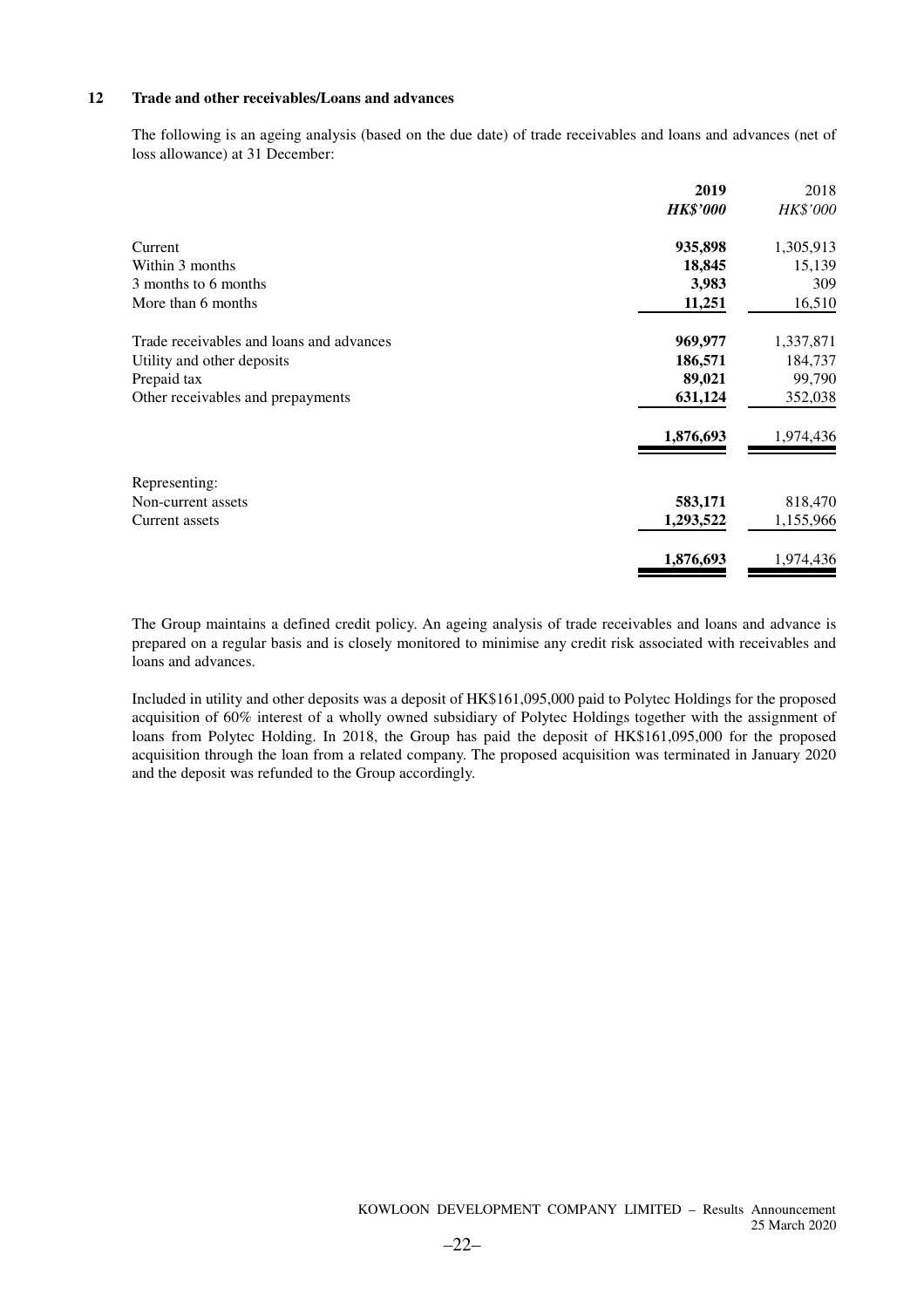#### **13 Trade and other payables**

The following is an ageing analysis (based on the due date) of trade payables at 31 December:

|                                                                | 2019            | 2018      |
|----------------------------------------------------------------|-----------------|-----------|
|                                                                | <b>HK\$'000</b> | HK\$'000  |
| Not yet due or on demand                                       | 1,736,530       | 1,516,406 |
| Within 3 months                                                | 3,503           | 14,914    |
| 3 months to 6 months                                           | 107             | 17        |
| More than 6 months                                             | 24              | 3         |
| Trade payables                                                 | 1,740,164       | 1,531,340 |
| Rental and other deposits                                      | 78,278          | 80,018    |
| Other payables and accrued expenses                            | 328,268         | 297,675   |
| Contract liabilities – deposits received on sale of properties | 1,912,350       | 4,492,134 |
|                                                                | 4,059,060       | 6,401,167 |

### **FINANCIAL REVIEW**

### **Financial resources and bank borrowings**

Total bank borrowings of the Group amounting to HK\$10,960 million as at 31 December 2019 (31 December 2018: HK\$15,281 million), comprising of HK\$1,527 million repayable within one year and HK\$9,433 million repayable after one year. Taking into account of cash and cash equivalents with an amount of HK\$3,259 million, the Group's net bank borrowings position was HK\$7,701 million as at 31 December 2019. Loans from related companies amounted to HK\$3,972 million as at 31 December 2019.

The Group's gearing ratio (calculated on the basis of net bank borrowings and loans from related companies less amounts due from related companies over equity attributable to shareholders of the Company) was 41.3% as at 31 December 2019 (31 December 2018: 66.2%).

During the year, sales/presales for the property projects in Hong Kong contributed cash inflows of approximately HK\$6,698 million to the Group. Furthermore, the Group has recorded of approximately HK\$998 million cash inflows mainly from sales/presales of various development projects in Mainland China.

During the year, distributions of HK\$720 million were made by a wholly owned subsidiary of a related company to the Group in relation to the development project at La Marina.

The Group continued to actively engage in the development projects in Hong Kong and Mainland China and expended a total of approximately HK\$2,797 million for construction costs during the year.

All the Group's borrowings are arranged on a floating rate basis. The Group will closely monitor and manage its exposure to interest rate fluctuations and will consider engaging in relevant hedging arrangements when considered appropriate.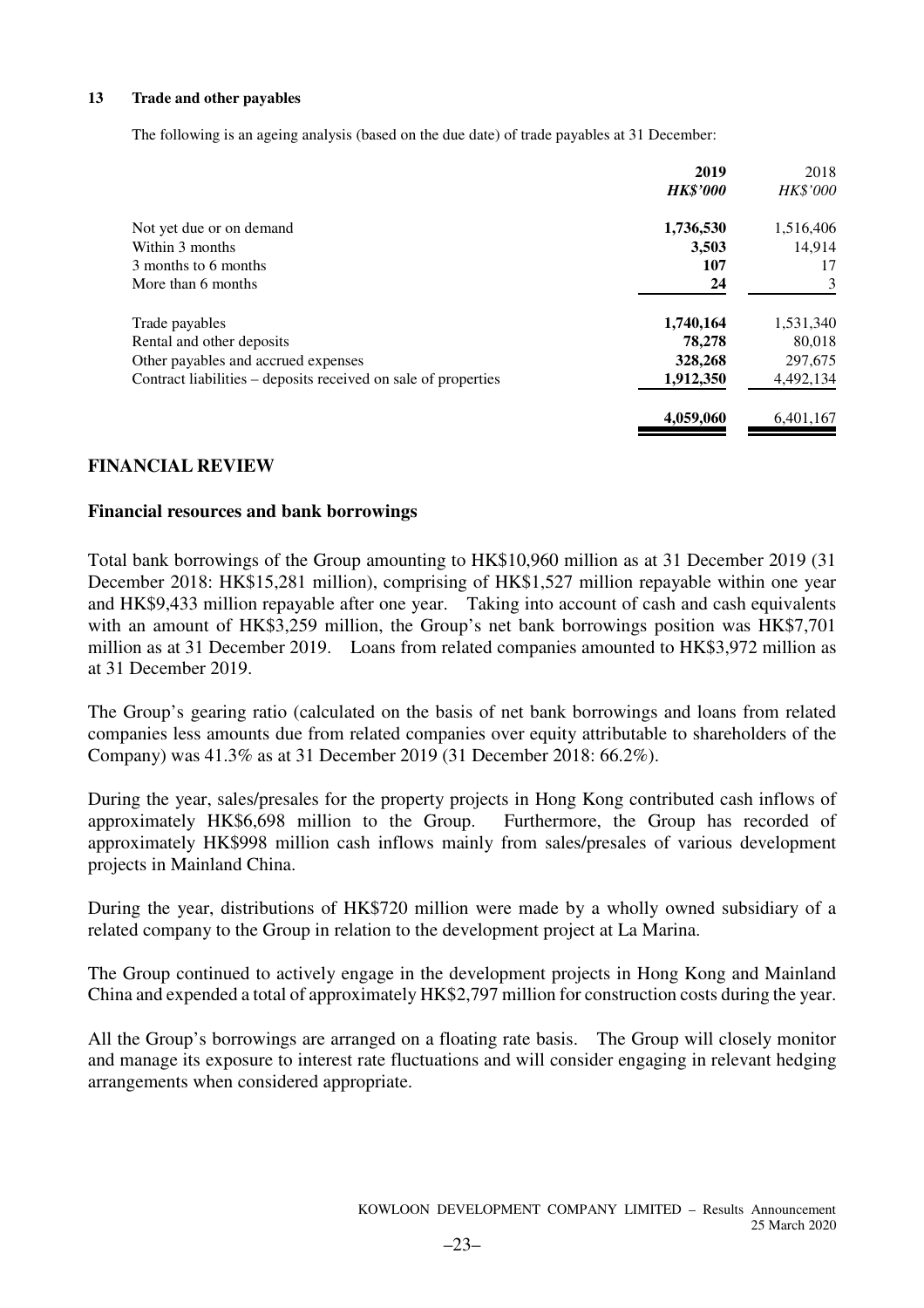With the investments in Mainland China, the Group is exposed to exchange fluctuations in Renminbi ("RMB"). Using revenue and cash generated from the development projects in Mainland China and/or external borrowings in RMB, serves as a natural hedge against the exchange rate risk of RMB.

In respect of the Group's oil business in Kazakhstan, the Group is exposed to the exchange fluctuations in the Tenge ("KZT"), the local currency of Kazakhstan, because the majority of operating expenses and capital expenditure are denominated in KZT, while a significant portion of its revenue is denominated in United States dollars. As at 31 December 2019, the Group did not have any outstanding financial instruments entered into for hedging purposes. Nevertheless, the Group is closely monitoring its overall foreign exchange exposure and interest rate exposure and will adopt a proactive but prudent approach to minimise the relevant exposures when necessary.

With the financing facilities in place, recurrent rental income from investment properties, cash inflows from presale/sale of the Group's development projects and the financial support from a related company, the Group has sufficient financial resources to satisfy its commitments and future funding requirements.

### *Capital commitments*

As at 31 December 2019, the Group had commitments mainly in connection with the Group's investment properties amounting to HK\$25 million.

### *Pledge of assets*

As at 31 December 2019, properties having a value of HK\$15,168 million and bank deposits of HK\$15 million were pledged to financial institutions mainly to secure banking facilities extended to the Group.

### *Contingent liabilities*

The Group has given several guarantees in respect of banking facilities granted to a joint venture in Mainland China. Guarantees have been provided to a joint venture amounting to HK\$569 million, representing a 50% proportional guarantee in respect of HK\$1,139 million term loan facilities. The facilities were not yet utilised as at 31 December 2019.

As at 31 December 2019, the Group had given guarantees to financial institutions in respect of performance bonds entered into by a subsidiary to the extent of HK\$55 million.

### **HUMAN RESOURCES**

As of 31 December 2019, the Group had a total of 3,062 employees (2018: 858 employees), of which 2,836 were Hong Kong staff, 135 were Mainland China staff and 91 were staff in other regions. The increase in headcount was mainly to match business growth and the acquisition of Easy Living Consultant Limited as a subsidiary of the Company in August 2019 with 2,226 persons being added. During the year, total staff costs increased to HK\$410 million (2018: HK\$273 million). It was mainly due to an increase in headcount other than salary revisions. Salary levels of employees are competitive. Discretionary bonuses are granted based on the performance of the Group as well as the performance of individuals to attract, motivate and retain talented people.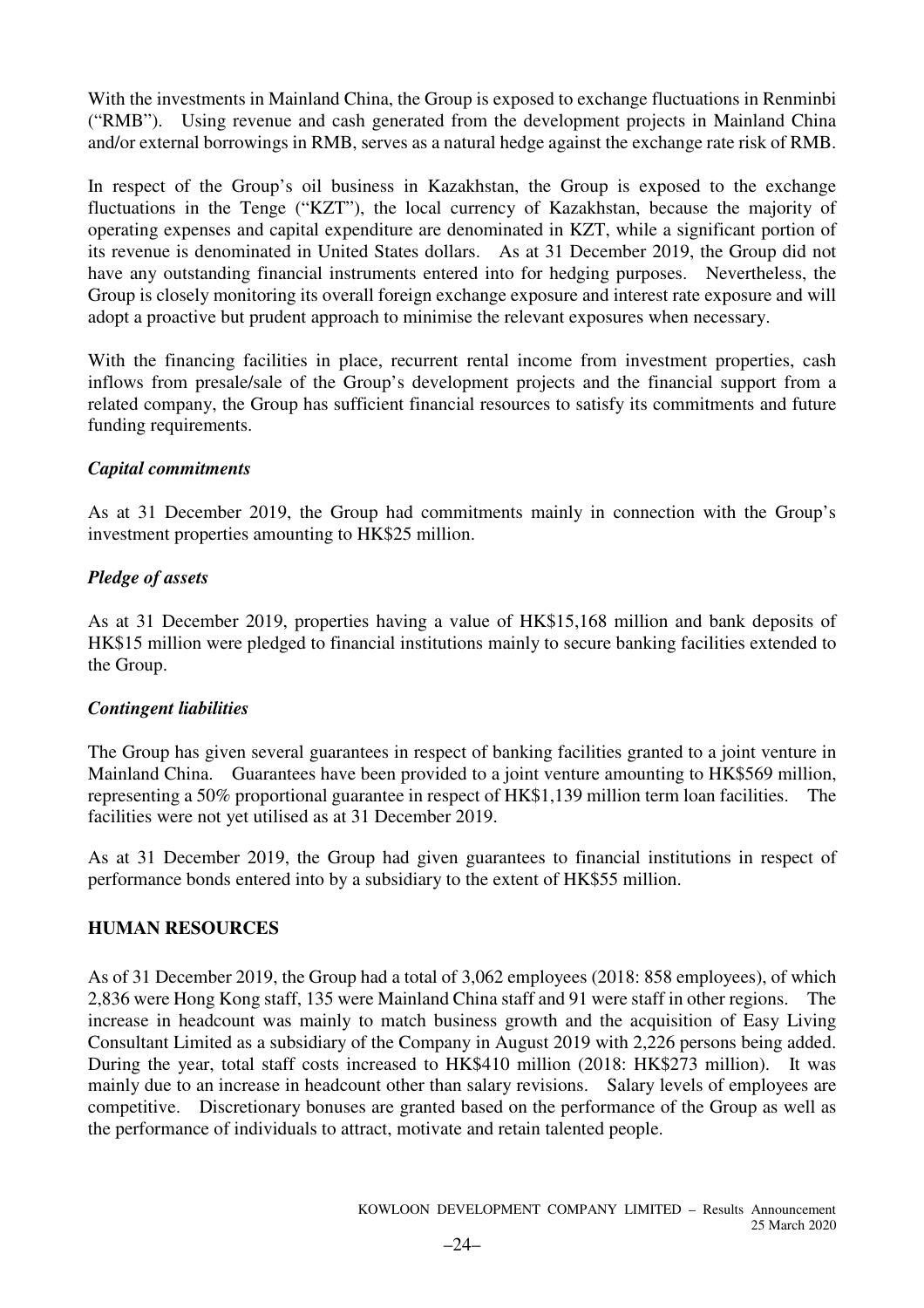The Group believes that the quality of its human resources is critical for it to maintain a strong competitive edge. The Group has conducted a range of training programmes through various institutions to strengthen employees' all-round skills and knowledge, aiming to well equip them to cope with its development in the ever-changing economy.

In addition, the Group established a recreation club and held an annual dinner and a Christmas party with lucky draws conducted for employees during the year to promote team spirit and loyalty and encourage communication between departments.

### **OTHER INFORMATION**

### *Review by Audit Committee*

The Audit Committee of the Company has reviewed and discussed with the Group's independent auditor, KPMG, Certified Public Accountants, the consolidated financial statements of the Group for the year ended 31 December 2019 including critical accounting policies and practices adopted by the Group.

### *Scope of Work of KPMG*

The financial figures in respect of the Group's consolidated statement of financial position, consolidated income statement and consolidated statement of comprehensive income, and the related notes thereto for the year ended 31 December 2019 as set out in the announcement have been compared by the Group's auditor, KPMG, Certified Public Accountants, to the amounts set out in the Group's consolidated financial statements for the year ended 31 December 2019 and the amounts were found to be in agreement. The work performed by KPMG in this respect did not constitute an audit, review or other assurance engagement in accordance with Hong Kong Standards on Auditing, Hong Kong Standards on Review Engagements or Hong Kong Standards on Assurance Engagements issued by the Hong Kong Institute of Certified Public Accountants and consequently no assurance has been expressed by the auditor.

### *Compliance with the Corporate Governance Code*

Throughout the year, the Company has complied with all code provisions set out in the Corporate Governance Code contained in Appendix 14 to the Rules Governing the Listing of Securities on The Stock Exchange of Hong Kong Limited (the "Listing Rules"), with the exception of Code Provision A.2.1 as explained below:

### Code Provision A.2.1

Mr Or Wai Sheun, the Chairman, has performed the combined role as the chairman and the chief executive taking charge of the overall operations of the Group. This combining of the roles enables the Company to make prompt and effective decisions. The corporate governance principles of the Company emphasise the importance of a quality Board and accountability to shareholders. ensuring proper ethical and responsible decision making, the Board has established a series of mechanisms for formal review of particular aspects of the Company's affairs. Important decisions, including those which may be expected to affect the long-term shareholder interests, are made by the Board and applicable Board committees.